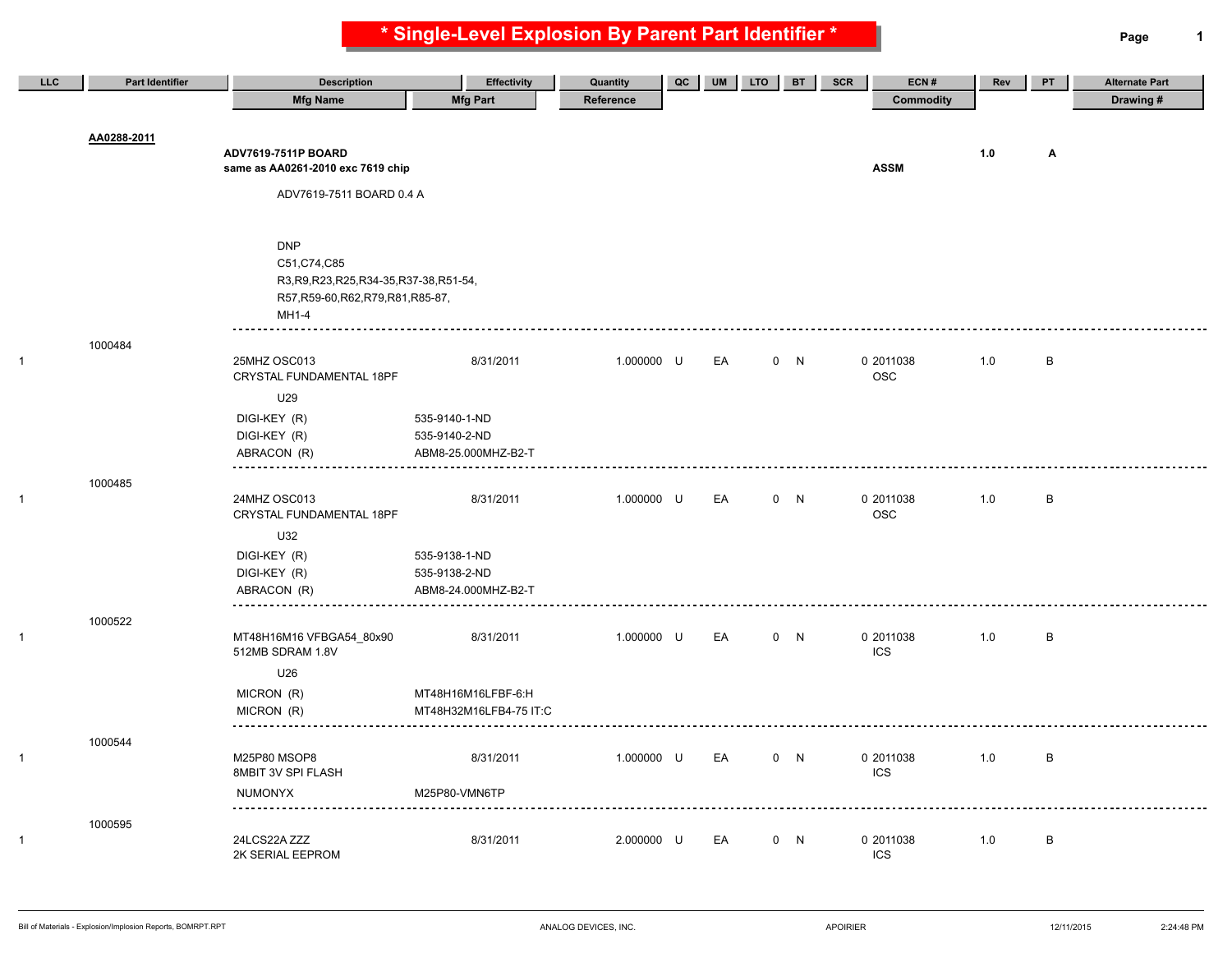**\* Single-Level Explosion By Parent Part Identifier \* Page 2**

| LLC          | <b>Part Identifier</b> | <b>Description</b>                       | <b>Effectivity</b>    | Quantity   | QC | <b>UM</b> | <b>LTO</b> | <b>BT</b> | ECN#<br><b>SCR</b>        | Rev | PT           | <b>Alternate Part</b> |
|--------------|------------------------|------------------------------------------|-----------------------|------------|----|-----------|------------|-----------|---------------------------|-----|--------------|-----------------------|
|              |                        | <b>Mfg Name</b>                          | <b>Mfg Part</b>       | Reference  |    |           |            |           | <b>Commodity</b>          |     |              | Drawing#              |
|              |                        |                                          |                       |            |    |           |            |           |                           |     |              |                       |
|              |                        | U6, U11                                  |                       |            |    |           |            |           |                           |     |              |                       |
|              |                        | MICROCHIP (R)                            | 24LCS22A-I/SN         |            |    |           |            |           |                           |     |              |                       |
|              |                        | <b>DIGI KEY</b>                          | 24LCS22A-I/SN-ND      |            |    |           |            |           |                           |     |              |                       |
|              | 1000596                |                                          |                       |            |    |           |            |           |                           |     |              |                       |
| 1            |                        | NC7SZ125M5X ZZZ<br>SINGLE 3 STATE BUFFER | 8/31/2011             | 4.000000 U |    | EA        |            | 0 N       | 0 2011038<br><b>ICS</b>   | 1.0 | B            |                       |
|              |                        | U2, U12-13, U25                          |                       |            |    |           |            |           |                           |     |              |                       |
|              |                        | <b>FAIRCHILD</b>                         | NC7SZ125M5X           |            |    |           |            |           |                           |     |              |                       |
|              |                        | <b>DIGI KEY</b>                          | NC7SZ125M5XTR-ND      |            |    |           |            |           |                           |     |              |                       |
|              |                        |                                          |                       |            |    |           |            |           |                           |     |              |                       |
| 1            | 1000599                | 28.6363MHZ OSCJ850P1140X470-4            | 8/31/2011             | 1.000000 U |    | EA        |            | 0 N       | 0                         | 1.0 | $\, {\sf B}$ |                       |
|              |                        | CRYSTAL FUNDAMENTAL 18PF                 |                       |            |    |           |            |           | <b>OSC</b>                |     |              |                       |
|              |                        | Y1                                       |                       |            |    |           |            |           |                           |     |              |                       |
|              |                        | <b>DIGI KEY</b>                          | 300-8572-1-ND         |            |    |           |            |           |                           |     |              |                       |
|              |                        | <b>DIGIKEY</b>                           | 300-8572-2-ND         |            |    |           |            |           |                           |     |              |                       |
|              |                        | <b>CITIZEN</b>                           | HCM49 28.63636MABJ-UT |            |    |           |            |           |                           |     |              |                       |
|              | 1000600                |                                          |                       |            |    |           |            |           |                           |     |              |                       |
| $\mathbf{1}$ |                        | 12MHZ OSC015<br><b>OSCILLATOR 1.8V</b>   | 8/31/2011             | 1.000000 U |    | EA        |            | 0 N       | 0 2011038<br><b>OSC</b>   | 1.0 | B            |                       |
|              |                        | Y2                                       |                       |            |    |           |            |           |                           |     |              |                       |
|              |                        | <b>DIGI KEY</b>                          | 535-9413-2-ND         |            |    |           |            |           |                           |     |              |                       |
|              |                        | ABRACON (R)                              | ASFL3-12.000MHZ-EK-T  |            |    |           |            |           |                           |     |              |                       |
|              |                        |                                          |                       |            |    |           |            |           |                           |     |              |                       |
|              | 30-025162-01           |                                          |                       |            |    |           |            |           |                           |     |              |                       |
| 1            |                        | ADV7619KSVZ-P ZZZ                        | 9/1/2011              | 1.000000 U |    | EA        |            | 0 N       | $\mathbf 0$<br><b>ICS</b> | 1.0 | B            |                       |
|              |                        | U17                                      |                       |            |    |           |            |           |                           |     |              |                       |
|              |                        | ADI (R)                                  | ADV7619KSVZ-P         |            |    |           |            |           |                           |     |              |                       |
|              |                        |                                          |                       |            |    |           |            |           |                           |     |              |                       |
|              | 30-025524-02           |                                          |                       |            |    |           |            |           |                           |     |              |                       |
| 1            |                        | ADSP-BF524BBCZ-3A BGA208<br>300MHZ 17MM  | 8/31/2011             | 1.000000 U |    | EA        |            | 0 N       | 0 2011038<br><b>DSP</b>   | 0.2 | $\, {\bf B}$ |                       |
|              |                        | U28                                      |                       |            |    |           |            |           |                           |     |              |                       |
|              |                        | ADI (R)                                  | ADSP-BF524BBCZ-3A     |            |    |           |            |           |                           |     |              |                       |
|              |                        |                                          |                       |            |    |           |            |           |                           |     |              |                       |
| 1            | 30-025764-01           | ADP1715 MSOP8                            | 8/31/2011             | 1.000000 U |    | EA        |            | 0 N       | 0 2011038                 | 1.0 | B            |                       |
|              |                        | ADJ 500MA REGULATOR                      |                       |            |    |           |            |           | <b>ICS</b>                |     |              |                       |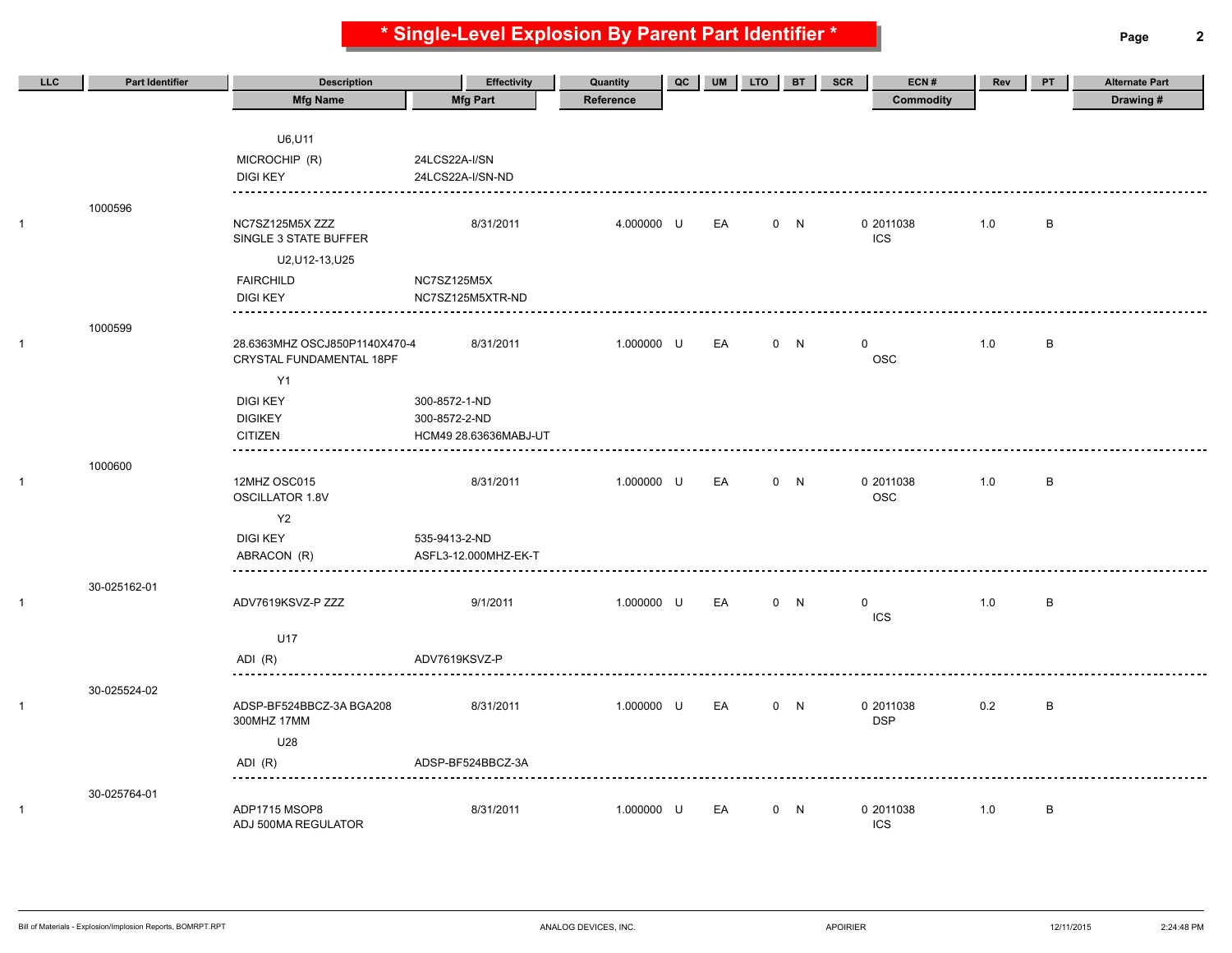**\* Single-Level Explosion By Parent Part Identifier \* Page 3**

| LLC | <b>Part Identifier</b> | <b>Description</b>                              | <b>Effectivity</b>  | Quantity   | QC | <b>UM</b> | <b>LTO</b> | <b>BT</b> | ECN#<br>SCR      | Rev | <b>PT</b> | <b>Alternate Part</b> |
|-----|------------------------|-------------------------------------------------|---------------------|------------|----|-----------|------------|-----------|------------------|-----|-----------|-----------------------|
|     |                        | <b>Mfg Name</b>                                 | <b>Mfg Part</b>     | Reference  |    |           |            |           | <b>Commodity</b> |     |           | Drawing#              |
|     |                        |                                                 |                     |            |    |           |            |           |                  |     |           |                       |
|     |                        | U40                                             |                     |            |    |           |            |           |                  |     |           |                       |
|     |                        | ADI (R)                                         | ADP1715ARMZ-R7      |            |    |           |            |           |                  |     |           |                       |
|     |                        | ANALOG DEVICES                                  | ADP1715ARMZ-R7      |            |    |           |            |           |                  |     |           |                       |
|     |                        | <b>DIGI-KEY</b>                                 | ADP1715ARMZ-R7CT-ND |            |    |           |            |           |                  |     |           |                       |
|     | 30-025775-01           |                                                 |                     |            |    |           |            |           |                  |     |           |                       |
|     |                        | ADM13305-4 SOIC8<br>VOLTAGE SUPERVISOR 3.3V ADJ | 8/31/2011           | 1.000000 U |    | EA        |            | 0 N       | 0 2011038<br>ICS | 1.0 | B         |                       |
|     |                        | U27                                             |                     |            |    |           |            |           |                  |     |           |                       |
|     |                        | ADI (R)                                         | ADM13305-4ARZ       |            |    |           |            |           |                  |     |           |                       |
|     |                        | ADI (R)                                         | ADM13305-4ARZRL7    |            |    |           |            |           |                  |     |           |                       |
|     | 30-025783-01           |                                                 |                     |            |    |           |            |           |                  |     |           |                       |
|     |                        | ADM1385ARSZ SSOP20                              | 8/31/2011           | 1.000000 U |    | EA        |            | 0 N       | 0 2011038        | 1.0 | B         |                       |
|     |                        | RS232 W/SHUTDOWN                                |                     |            |    |           |            |           | <b>ICS</b>       |     |           |                       |
|     |                        | U36                                             |                     |            |    |           |            |           |                  |     |           |                       |
|     |                        | ADI (R)                                         | ADM1385ARSZ         |            |    |           |            |           |                  |     |           |                       |
|     |                        | ADI (R)                                         | ADM1385ARSZ-REEL    |            |    |           |            |           |                  |     |           |                       |
|     |                        | ADI (R)                                         | ADM1385ARSZ-REEL7   |            |    |           |            |           |                  |     |           |                       |
|     | 30-025786-01           |                                                 |                     |            |    |           |            |           |                  |     |           |                       |
|     |                        | ADP1715 MSOP8                                   | 8/31/2011           | 1.000000 U |    | EA        |            | 0 N       | 0 2011038        | 1.0 | B         |                       |
|     |                        | 1.8V regulator                                  |                     |            |    |           |            |           | <b>ICS</b>       |     |           |                       |
|     |                        | U15                                             |                     |            |    |           |            |           |                  |     |           |                       |
|     |                        | ADI (R)                                         | ADP1715ARMZ-1.8-R7  |            |    |           |            |           |                  |     |           |                       |
|     | 30-025865-01           | <u></u>                                         |                     |            |    |           |            |           |                  |     |           |                       |
|     |                        | ADP123AUJZ TSOT5                                | 8/31/2011           | 7.000000 U |    | EA        |            | 0 N       | 0 2011038        | 1.0 | B         |                       |
|     |                        | 0.8V-5V 300MA REGULATOR                         |                     |            |    |           |            |           | <b>ICS</b>       |     |           |                       |
|     |                        | U14, U16, U18, U21, U37-39                      |                     |            |    |           |            |           |                  |     |           |                       |
|     |                        | ADI (R)                                         | ADP123AUJZ-R7       |            |    |           |            |           |                  |     |           |                       |
|     |                        |                                                 |                     |            |    |           |            |           |                  |     |           |                       |
|     | 30-025888-01           | ADV7511KSTZ LQFP100                             | 8/31/2011           | 1.000000 U |    | EA        |            | 0 N       | 0 2011038        | 1.0 | B         |                       |
|     |                        | <b>HDMI TX W/KEYS</b>                           |                     |            |    |           |            |           | <b>ICS</b>       |     |           |                       |
|     |                        | U19                                             |                     |            |    |           |            |           |                  |     |           |                       |
|     |                        | ADI (R)                                         | ADV7511KSTZ         |            |    |           |            |           |                  |     |           |                       |
|     |                        |                                                 |                     |            |    |           |            |           |                  |     |           |                       |
|     | 6000761                | DB9 9PIN CON038                                 | 8/31/2011           | 1.000000 U |    | EA        |            | 0 N       | $\mathbf 0$      | 1.0 | B         |                       |
|     |                        | <b>VERTICAL</b>                                 |                     |            |    |           |            |           | CON              |     |           |                       |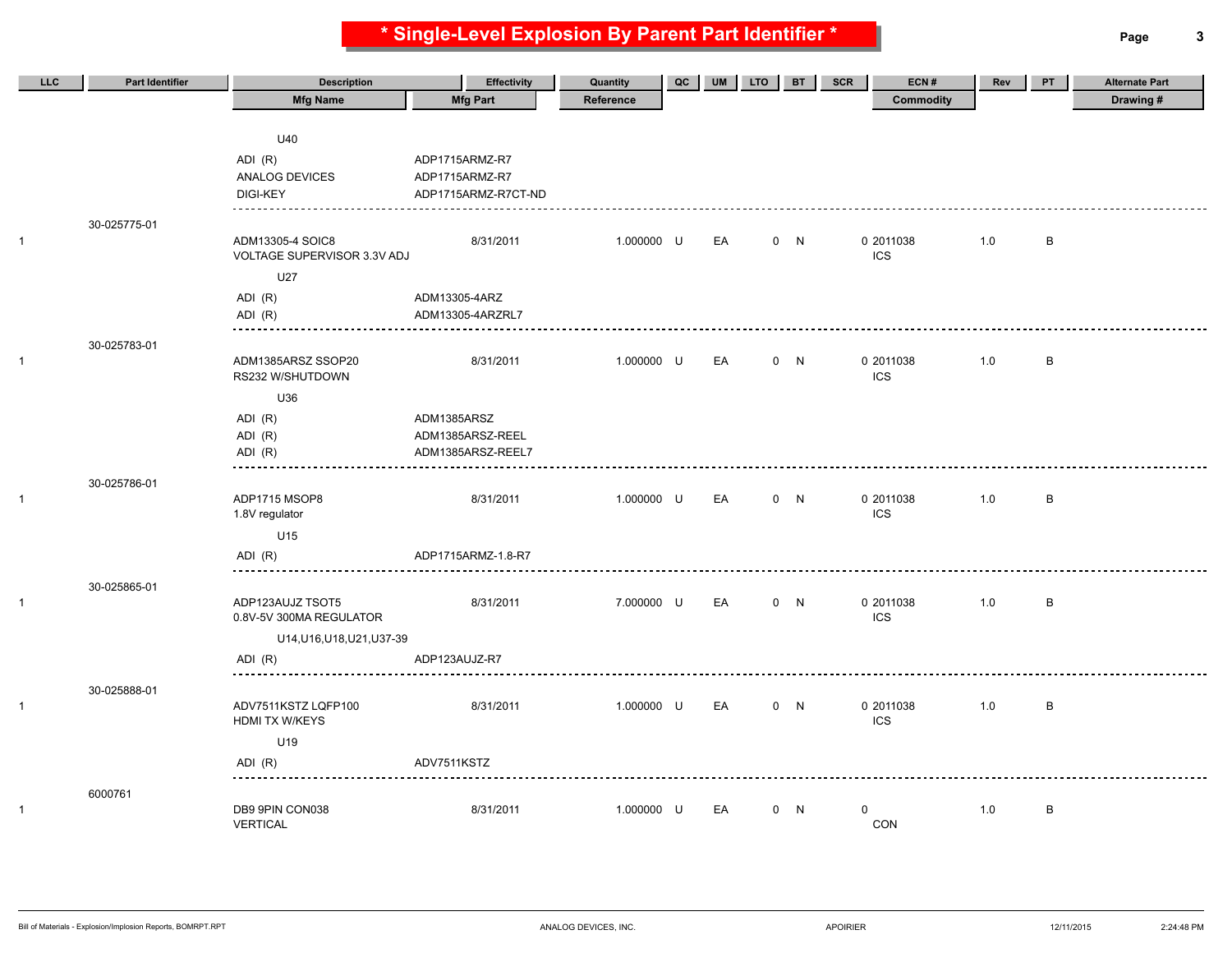**\* Single-Level Explosion By Parent Part Identifier \* Page 4**

| LLC | <b>Part Identifier</b> | <b>Description</b>                               | <b>Effectivity</b>  | Quantity   | QC | UM | <b>LTO</b> | <b>BT</b> | ECN#<br>SCR      | Rev | PT           | <b>Alternate Part</b> |
|-----|------------------------|--------------------------------------------------|---------------------|------------|----|----|------------|-----------|------------------|-----|--------------|-----------------------|
|     |                        | <b>Mfg Name</b>                                  | <b>Mfg Part</b>     | Reference  |    |    |            |           | <b>Commodity</b> |     |              | Drawing#              |
|     |                        |                                                  |                     |            |    |    |            |           |                  |     |              |                       |
|     |                        | P <sub>2</sub>                                   |                     |            |    |    |            |           |                  |     |              |                       |
|     |                        | NORCOMP (R)                                      | 191-009-213-L-571   |            |    |    |            |           |                  |     |              |                       |
|     |                        | NORCOMP (R)                                      | 191-009-213-L-591   |            |    |    |            |           |                  |     |              |                       |
|     |                        | NORCOMP (R)                                      | 191-009-213L571     |            |    |    |            |           |                  |     |              |                       |
|     |                        | DIGI-KEY (R)                                     | 191-009-213L571-ND  |            |    |    |            |           |                  |     |              |                       |
|     |                        | DIGI-KEY (R)                                     | 191-009-213L591-ND  |            |    |    |            |           |                  |     |              |                       |
|     | 6000803                |                                                  |                     |            |    |    |            |           |                  |     |              |                       |
|     |                        | PWR .65MM CON045                                 | 8/31/2011           | 1.000000 U |    | EA |            | 0 N       | 0                | 1.0 | B            |                       |
|     |                        | <b>TH</b>                                        |                     |            |    |    |            |           | CON              |     |              |                       |
|     |                        | J1                                               |                     |            |    |    |            |           |                  |     |              |                       |
|     |                        | CUI INC (R)                                      | 045-0883R           |            |    |    |            |           |                  |     |              |                       |
|     |                        | DIGI-KEY (R)                                     | CP1-023-ND          |            |    |    |            |           |                  |     |              |                       |
|     |                        | CUI INC (R)                                      | PJ1-023             |            |    |    |            |           |                  |     |              |                       |
|     | 6000828                |                                                  |                     |            |    |    |            |           |                  |     |              |                       |
|     |                        | USB_MINI-AB 5PIN CON052                          | 8/31/2011           | 1.000000 U |    | EA |            | 0 N       | $\mathbf 0$      | 1.0 | $\, {\sf B}$ |                       |
|     |                        | USB OTG CONN                                     |                     |            |    |    |            |           | CON              |     |              |                       |
|     |                        | P <sub>1</sub>                                   |                     |            |    |    |            |           |                  |     |              |                       |
|     |                        | MOLEX (R)                                        | 56579-0576          |            |    |    |            |           |                  |     |              |                       |
|     |                        | <b>DIGI-KEY</b>                                  | WM17122CT-ND        |            |    |    |            |           |                  |     |              |                       |
|     |                        | <b>DIGI-KEY</b>                                  | <b>WM17122TR-ND</b> |            |    |    |            |           |                  |     |              |                       |
|     | 6000832                |                                                  |                     |            |    |    |            |           |                  |     |              |                       |
|     |                        | MOMENTARY SWT024                                 | 8/31/2011           | 1.000000 U |    | EA |            | 0 N       | $\mathbf 0$      | 1.0 | $\, {\sf B}$ |                       |
|     |                        | DON'T USE! USE 6003675                           |                     |            |    |    |            |           | <b>SWT</b>       |     |              |                       |
|     |                        | SW1                                              |                     |            |    |    |            |           |                  |     |              |                       |
|     |                        | PANASONIC (R)                                    | EVQ-Q2K03W          |            |    |    |            |           |                  |     |              |                       |
|     |                        | DIGI-KEY (R)                                     | P12943SCT-ND        |            |    |    |            |           |                  |     |              |                       |
|     |                        | DIGI-KEY (R)                                     | P12943STR-ND        |            |    |    |            |           |                  |     |              |                       |
|     |                        |                                                  |                     |            |    |    |            |           |                  |     |              |                       |
|     | 6000859                |                                                  |                     |            |    |    |            |           |                  |     |              |                       |
|     |                        | IDC 7x2 IDC7x2_SMTA<br><b>HEADER W/ALIGNMENT</b> | 8/31/2011           | 1.000000 U |    | EA |            | 0 N       | 0 2011038<br>CON | 1.0 | $\, {\sf B}$ |                       |
|     |                        |                                                  |                     |            |    |    |            |           |                  |     |              |                       |
|     |                        | $\sf J7$                                         |                     |            |    |    |            |           |                  |     |              |                       |
|     |                        | SAMTEC (R)                                       | TSM-107-01-T-DV-A   |            |    |    |            |           |                  |     |              |                       |
|     | 6000871                |                                                  |                     |            |    |    |            |           |                  |     |              |                       |
|     |                        | IDC 3X1 IDC3X1_SMT                               | 8/31/2011           | 5.000000 U |    | EA |            | 0 N       | 0 2011038        | 1.0 | $\, {\sf B}$ |                       |
|     |                        | <b>HEADER</b>                                    |                     |            |    |    |            |           | CON              |     |              |                       |
|     |                        | $JP1-5$                                          |                     |            |    |    |            |           |                  |     |              |                       |
|     |                        | SAMTEC (R)                                       | TSM-103-01-T-SV     |            |    |    |            |           |                  |     |              |                       |
|     |                        | $- - -$                                          |                     |            |    |    |            |           |                  |     |              |                       |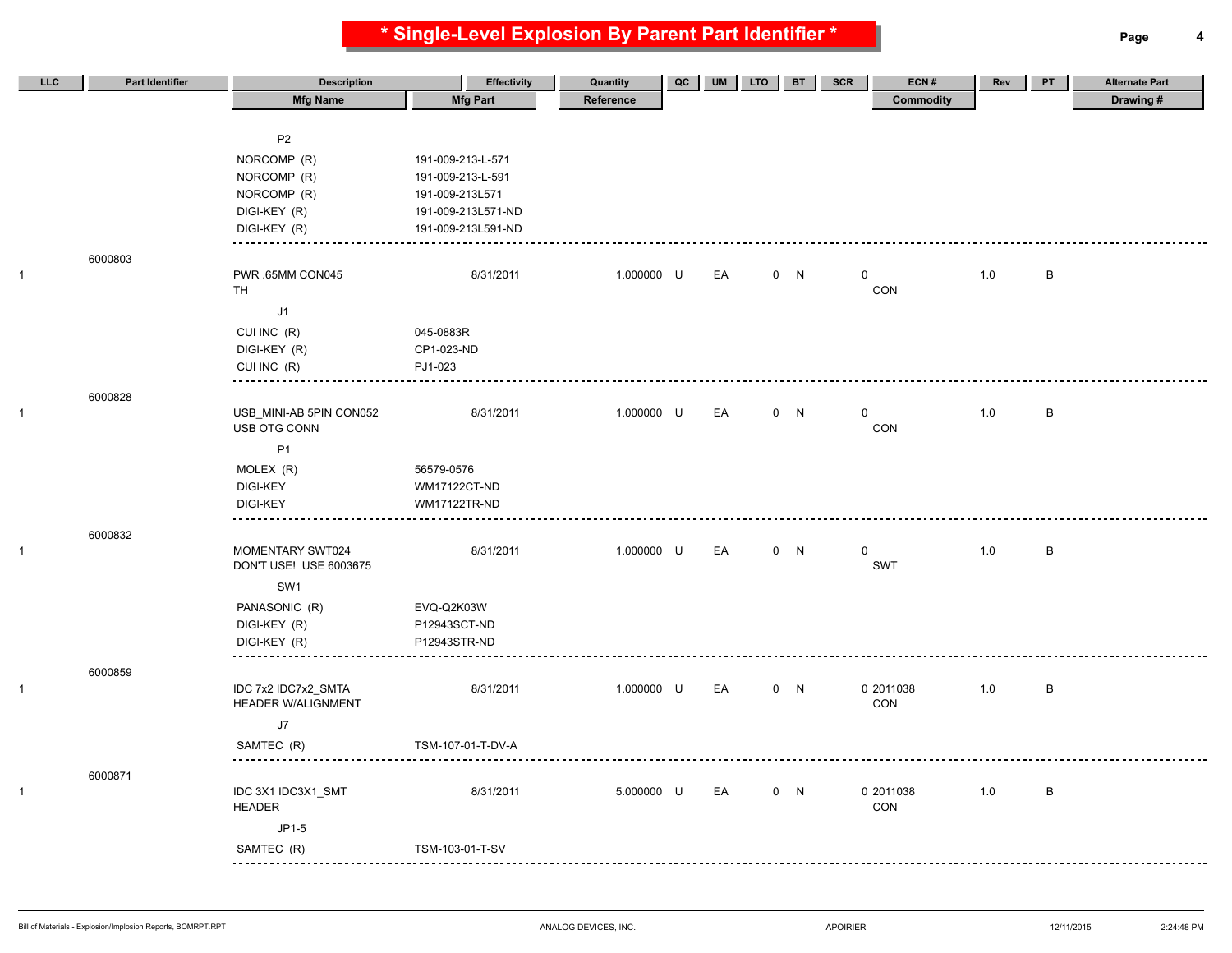**\* Single-Level Explosion By Parent Part Identifier \* Page 5**

| LLC            | Part Identifier | <b>Description</b>                              | Effectivity     | Quantity   | QC | <b>UM</b> | <b>LTO</b> | <b>BT</b> | ECN#<br>SCR             | Rev          | PT | <b>Alternate Part</b> |
|----------------|-----------------|-------------------------------------------------|-----------------|------------|----|-----------|------------|-----------|-------------------------|--------------|----|-----------------------|
|                |                 | <b>Mfg Name</b>                                 | <b>Mfg Part</b> | Reference  |    |           |            |           | Commodity               |              |    | Drawing#              |
|                |                 |                                                 |                 |            |    |           |            |           |                         |              |    |                       |
| $\mathbf{1}$   | 6000887         | IDC 18X2 IDC18X2_M_SMT<br><b>HEADER</b>         | 8/31/2011       | 3.000000 U |    | EA        |            | 0 N       | 0 2011038<br>CON        | 1.0          | B  |                       |
|                |                 | $J2-3,J8$                                       |                 |            |    |           |            |           |                         |              |    |                       |
|                |                 | SAMTEC (R)                                      | TSM-118-01-T-DV |            |    |           |            |           |                         |              |    |                       |
|                |                 |                                                 |                 |            |    |           |            |           |                         |              |    |                       |
| $\overline{1}$ | 6000908         | HDMI 19P FCI_10029449-002TLF<br>HDMI RECEPTACLE | 8/31/2011       | 3.000000 U |    | EA        |            | 0 N       | 0 2011038<br>CON        | 1.0          | B  |                       |
|                |                 | $J4-6$                                          |                 |            |    |           |            |           |                         |              |    |                       |
|                |                 | FCI                                             | 10029449-002LF  |            |    |           |            |           |                         |              |    |                       |
|                |                 | <b>FCI</b>                                      | 10029449-002TLF |            |    |           |            |           |                         |              |    |                       |
|                |                 | <b>DIGI KEY</b>                                 | 609-1011-ND     |            |    |           |            |           |                         |              |    |                       |
|                | 7000117         |                                                 |                 |            |    |           |            |           |                         |              |    |                       |
| $\overline{1}$ |                 | 600 500MA 1206                                  | 8/31/2011       | 3.000000 U |    | EA        |            | 0 N       | 0 2011038               | 1.0          | B  |                       |
|                |                 |                                                 |                 |            |    |           |            |           | <b>FER</b>              |              |    |                       |
|                |                 | $L1-2, L10$                                     |                 |            |    |           |            |           |                         |              |    |                       |
|                |                 | <b>LAIRD TECH</b>                               | HZ1206B601R-10  |            |    |           |            |           |                         |              |    |                       |
|                |                 | STEWARD (R)                                     | HZ1206B601R-10  |            |    |           |            |           |                         |              |    |                       |
|                |                 | DIGI-KEY (R)                                    | HZ1206E601R-10  |            |    |           |            |           |                         |              |    |                       |
|                | 7000232         |                                                 |                 |            |    |           |            |           |                         |              |    |                       |
| $\overline{1}$ |                 | 190 5A FER002                                   | 8/31/2011       | 1.000000 U |    | EA        |            | 0 N       | $\mathbf 0$             | 1.0          | B  |                       |
|                |                 |                                                 |                 |            |    |           |            |           | <b>FER</b>              |              |    |                       |
|                |                 | F1                                              |                 |            |    |           |            |           |                         |              |    |                       |
|                |                 | MURATA (R)                                      | DLW5BSN191SQ2   |            |    |           |            |           |                         |              |    |                       |
|                |                 | MURATA (R)                                      | DLW5BSN191SQ2L  |            |    |           |            |           |                         |              |    |                       |
|                | 7000237         |                                                 |                 |            |    |           |            |           |                         |              |    |                       |
| $\mathbf{1}$   |                 | GREEN LED009                                    | 8/31/2011       | 9.000000 U |    | EA        |            | 0 N       | 0 2011038<br>LED        | 1.0          | B  |                       |
|                |                 | D2, D6-7, D9-11, D13-15                         |                 |            |    |           |            |           |                         |              |    |                       |
|                |                 | <b>DIGI-KEY</b>                                 | 160-1169-1-ND   |            |    |           |            |           |                         |              |    |                       |
|                |                 | <b>DIGI-KEY</b>                                 | 160-1169-2-ND   |            |    |           |            |           |                         |              |    |                       |
|                |                 | LITE-ON                                         | LTST-C150GKT    |            |    |           |            |           |                         |              |    |                       |
|                | 7000242         |                                                 |                 |            |    |           |            |           |                         |              |    |                       |
| $\mathbf{1}$   |                 | 120.0K 1/10W 1% 0805                            | 8/31/2011       | 1.000000 U |    | EA        |            | 0 N       | 0 2011038<br><b>RES</b> | $\mathbf{1}$ | B  |                       |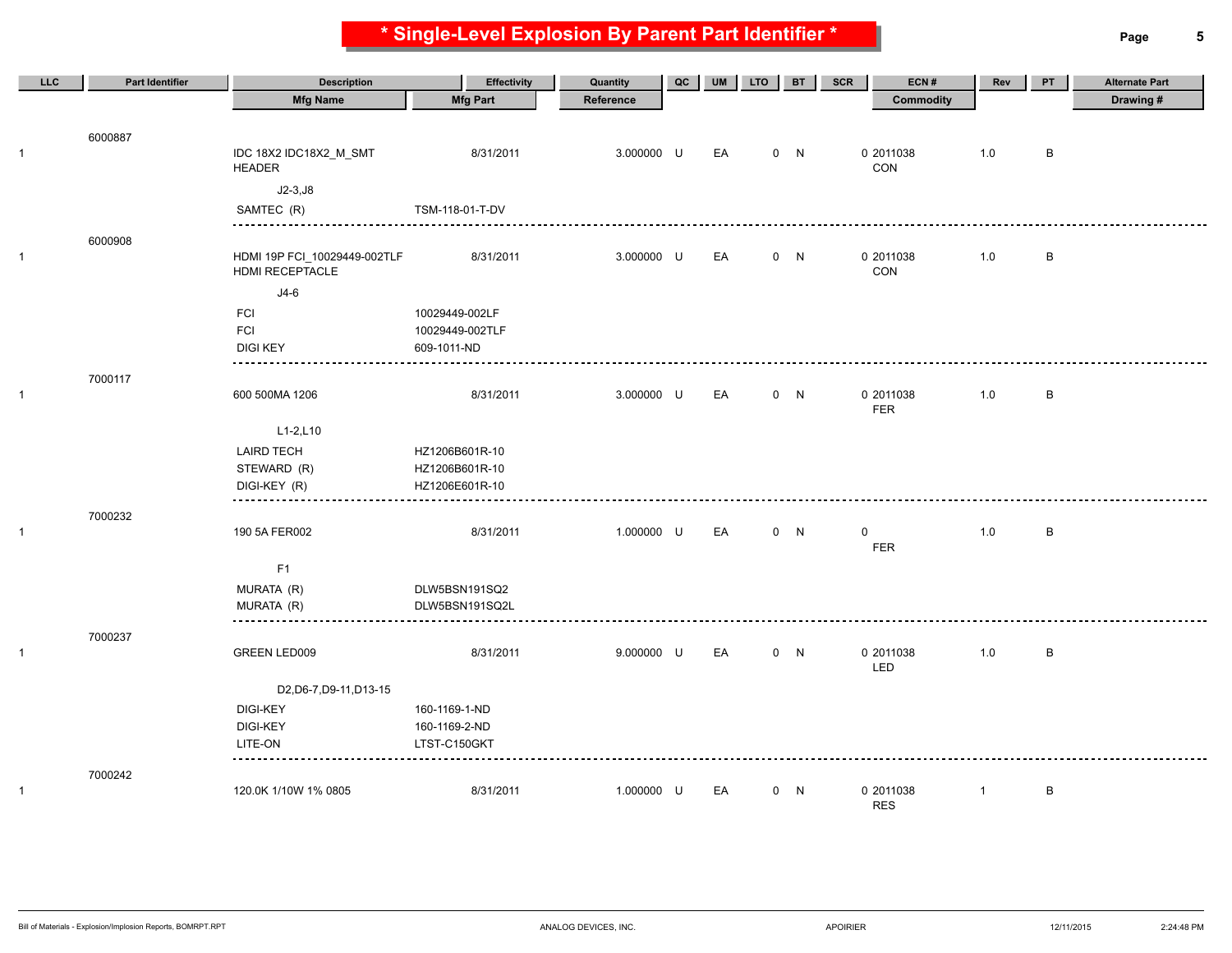**\* Single-Level Explosion By Parent Part Identifier \* Page 6**

| LLC | <b>Part Identifier</b> | <b>Description</b>     | <b>Effectivity</b>                                                  | Quantity    | $_{\rm QC}$ | <b>UM</b> | <b>LTO</b> | <b>BT</b> | ECN#<br>SCR      | Rev            | PT           | <b>Alternate Part</b> |
|-----|------------------------|------------------------|---------------------------------------------------------------------|-------------|-------------|-----------|------------|-----------|------------------|----------------|--------------|-----------------------|
|     |                        | <b>Mfg Name</b>        | <b>Mfg Part</b>                                                     | Reference   |             |           |            |           | <b>Commodity</b> |                |              | Drawing#              |
|     |                        |                        |                                                                     |             |             |           |            |           |                  |                |              |                       |
|     |                        | <b>R94</b>             |                                                                     |             |             |           |            |           |                  |                |              |                       |
|     |                        | DIG01                  | 541-120KCCT-ND                                                      |             |             |           |            |           |                  |                |              |                       |
|     |                        | VISHAY (R)             | CRCW0805120KFKEA                                                    |             |             |           |            |           |                  |                |              |                       |
|     |                        | KOA (R)                | RK73H2ATTD1203F                                                     |             |             |           |            |           |                  |                |              |                       |
|     |                        | SEI (R)                | RMCF-1/10-120K-1%-TR                                                |             |             |           |            |           |                  |                |              |                       |
|     | 7000243                |                        |                                                                     |             |             |           |            |           |                  |                |              |                       |
|     |                        | 10UH 10% 1008          | 8/31/2011                                                           | 5.000000 U  |             | EA        |            | 0 N       | 0 2011038        | 1.0            | $\, {\sf B}$ |                       |
|     |                        |                        |                                                                     |             |             |           |            |           | <b>IND</b>       |                |              |                       |
|     |                        | $L5-L9$                |                                                                     |             |             |           |            |           |                  |                |              |                       |
|     |                        | PANASONIC              | ELJ-FC100KF                                                         |             |             |           |            |           |                  |                |              |                       |
|     |                        | <b>DIGI-KEY</b>        | PCD1073CT-ND                                                        |             |             |           |            |           |                  |                |              |                       |
|     |                        | <b>DIGI-KEY</b>        | PCD1073TR-ND                                                        |             |             |           |            |           |                  |                |              |                       |
|     |                        | ---------              |                                                                     |             |             |           |            |           |                  |                |              |                       |
|     | 7000256                | 42 4A 0805             | 8/31/2011                                                           | 1.000000 U  |             | EA        |            | 0 N       | 0 2011038        | 1.0            | $\, {\sf B}$ |                       |
|     |                        |                        |                                                                     |             |             |           |            |           | FER              |                |              |                       |
|     |                        | L4                     |                                                                     |             |             |           |            |           |                  |                |              |                       |
|     |                        | <b>DIGI-KEY</b>        | 587-1768-2-ND                                                       |             |             |           |            |           |                  |                |              |                       |
|     |                        | <b>TAIYO YUDEN</b>     | FB MJ2125HS420-T                                                    |             |             |           |            |           |                  |                |              |                       |
|     |                        | <b>TAIYO YUDEN</b>     | FBMJ2125HS420-T                                                     |             |             |           |            |           |                  |                |              |                       |
|     |                        |                        |                                                                     |             |             |           |            |           |                  |                |              |                       |
|     | 7000273                |                        |                                                                     |             |             |           |            |           |                  |                |              |                       |
|     |                        | 76.8K 1/10W 1% 0805    | 8/31/2011                                                           | 1.000000 U  |             | EA        |            | 0 N       | 0 2011038        | $\overline{1}$ | B            |                       |
|     |                        |                        |                                                                     |             |             |           |            |           | <b>RES</b>       |                |              |                       |
|     |                        | R43                    |                                                                     |             |             |           |            |           |                  |                |              |                       |
|     |                        | <b>DIGI-KEY</b>        | 311-76.8KCRTR-ND                                                    |             |             |           |            |           |                  |                |              |                       |
|     |                        | YAGEO (R)              | RC0805FR-0776K8L                                                    |             |             |           |            |           |                  |                |              |                       |
|     |                        | $KOA$ $(R)$            | RK73H2ATTDD7682F                                                    |             |             |           |            |           |                  |                |              |                       |
|     | 7000278                |                        |                                                                     |             |             |           |            |           |                  |                |              |                       |
|     |                        | 0.1UF 10V 10% 0402 X5R | 8/31/2011                                                           | 54.000000 U |             | EA        |            | 0 N       | 0 2011038        | $\overline{1}$ | $\, {\sf B}$ |                       |
|     |                        |                        |                                                                     |             |             |           |            |           | CAP              |                |              |                       |
|     |                        |                        | C5,C9,C11,C15,C17,C19,C27,C44,C46,C48,C50,C54,C56,                  |             |             |           |            |           |                  |                |              |                       |
|     |                        |                        | C60,C63,C65,C67,C76-78,C98-101,C104-C111,C117-118,C123-132,C136-145 |             |             |           |            |           |                  |                |              |                       |
|     |                        | AVX CORPOR (R)         | 0402ZD104KAT2A                                                      |             |             |           |            |           |                  |                |              |                       |
|     |                        | $KOA$ $(R)$            | X7R0402CTTD104J                                                     |             |             |           |            |           |                  |                |              |                       |
|     |                        |                        |                                                                     |             |             |           |            |           |                  |                |              |                       |
|     | 7000280                | 10K 1/16W 5% 0402      | 8/31/2011                                                           | 15.000000 U |             | EA        |            | 0 N       | 0 2011038        | $\overline{1}$ | B            |                       |
|     |                        |                        |                                                                     |             |             |           |            |           | <b>RES</b>       |                |              |                       |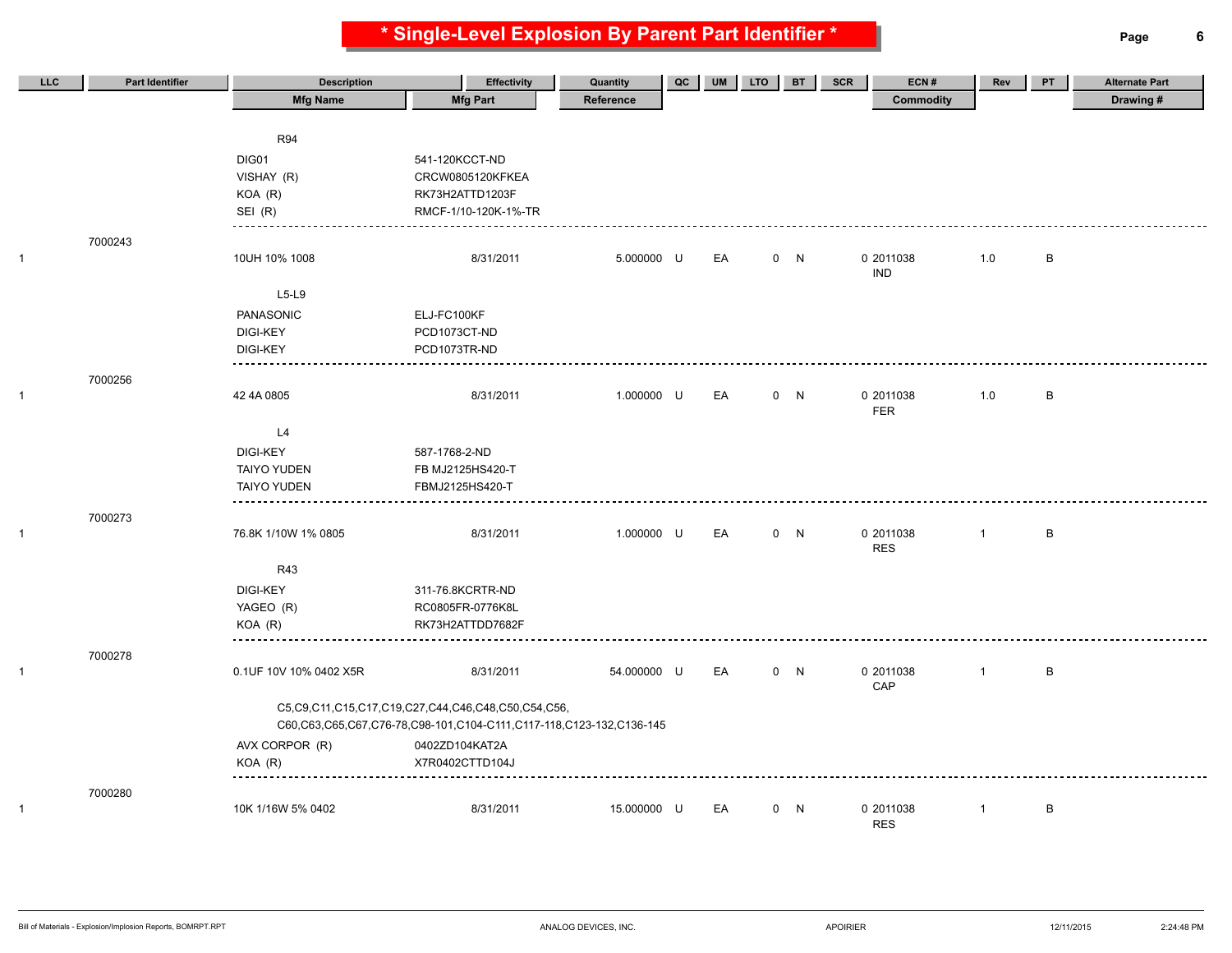**\* Single-Level Explosion By Parent Part Identifier \* Page 7**

| LLC          | <b>Part Identifier</b> | <b>Description</b>                        | <b>Effectivity</b>                                               | Quantity    | QC | <b>UM</b> | <b>LTO</b> | <b>BT</b> | <b>SCR</b><br>ECN#      | Rev          | PT | <b>Alternate Part</b> |
|--------------|------------------------|-------------------------------------------|------------------------------------------------------------------|-------------|----|-----------|------------|-----------|-------------------------|--------------|----|-----------------------|
|              |                        | <b>Mfg Name</b>                           | <b>Mfg Part</b>                                                  | Reference   |    |           |            |           | <b>Commodity</b>        |              |    | Drawing#              |
|              |                        |                                           |                                                                  |             |    |           |            |           |                         |              |    |                       |
|              |                        |                                           | R14, R31, R36, R46, R48, R50, R65, R67, R68-70, R83, R91-92, R98 |             |    |           |            |           |                         |              |    |                       |
|              |                        | VISHAY (R)                                | CRCW040210K0FKED                                                 |             |    |           |            |           |                         |              |    |                       |
|              |                        | VISHAY (R)                                | CRCW040210K0JNED                                                 |             |    |           |            |           |                         |              |    |                       |
|              |                        | PANASONIC (R)                             | ERJ-2GEJ103X                                                     |             |    |           |            |           |                         |              |    |                       |
|              |                        | NIC COMPON (R)                            | NRC04J103TRF                                                     |             |    |           |            |           |                         |              |    |                       |
|              |                        | DIGI-KEY (R)                              | P10KJTR-ND                                                       |             |    |           |            |           |                         |              |    |                       |
|              |                        | YAGEO (R)                                 | RC0402JR-0710KL                                                  |             |    |           |            |           |                         |              |    |                       |
|              | 7000281                |                                           |                                                                  |             |    |           |            |           |                         |              |    |                       |
| $\mathbf{1}$ |                        | 4.7K 1/16W 5% 0402                        | 8/31/2011                                                        | 9.000000 U  |    | EA        |            | 0 N       | 0 2011038               | $\mathbf{1}$ | B  |                       |
|              |                        | R17, R20, R33, R56, R58, R61, R63, R72-73 |                                                                  |             |    |           |            |           | <b>RES</b>              |              |    |                       |
|              |                        | DIGI-KEY (R)                              | 541-4.7KJTR-ND                                                   |             |    |           |            |           |                         |              |    |                       |
|              |                        | VISHAY (R)                                | CRCW04024K70JNED                                                 |             |    |           |            |           |                         |              |    |                       |
|              |                        | PANASONIC (R)                             | ERJ-2GEJ472X                                                     |             |    |           |            |           |                         |              |    |                       |
|              |                        | $KOA$ $(R)$                               | RK73B1ELTP472J                                                   |             |    |           |            |           |                         |              |    |                       |
|              |                        |                                           |                                                                  |             |    |           |            |           |                         |              |    |                       |
|              | 7000330                |                                           |                                                                  |             |    |           |            |           |                         |              |    |                       |
| $\mathbf{1}$ |                        | 24.0 1/10W 1% 0603                        | 8/31/2011                                                        | 1.000000 U  |    | EA        |            | 0 N       | 0 2011038<br><b>RES</b> | $\mathbf{1}$ | B  |                       |
|              |                        | R <sub>19</sub>                           |                                                                  |             |    |           |            |           |                         |              |    |                       |
|              |                        | DIGI-KEY                                  | 311-24.0HRTR-ND                                                  |             |    |           |            |           |                         |              |    |                       |
|              |                        | YAGEO (R)                                 | RC0603FR-0724RL                                                  |             |    |           |            |           |                         |              |    |                       |
|              |                        | $KOA$ $(R)$                               | RK73H1JTTD24R0F                                                  |             |    |           |            |           |                         |              |    |                       |
|              | 7000344                |                                           |                                                                  |             |    |           |            |           |                         |              |    |                       |
| $\mathbf{1}$ |                        | 1UF 16V 10% 0603 X5R                      | 8/31/2011                                                        | 17.000000 U |    | EA        |            | 0 N       | 0 2011038<br>CAP        | $\mathbf{1}$ | B  |                       |
|              |                        | C20,C31,C38,C39,C68-73,C92,               |                                                                  |             |    |           |            |           |                         |              |    |                       |
|              |                        | C112-115, C119-120                        |                                                                  |             |    |           |            |           |                         |              |    |                       |
|              |                        | DIGI-KEY (R)                              | 399-5090-2-ND                                                    |             |    |           |            |           |                         |              |    |                       |
|              |                        | KEMET (R)                                 | C0603C105K4PACTU                                                 |             |    |           |            |           |                         |              |    |                       |
|              |                        | <b>TDK</b>                                | C1608X5R1C105K080AA                                              |             |    |           |            |           |                         |              |    |                       |
|              |                        | TAIYO YUDE (R)                            | EMK107BJ105KA-T                                                  |             |    |           |            |           |                         |              |    |                       |
|              |                        | MURATA (R)                                | GRM185R61C105KE44D                                               |             |    |           |            |           |                         |              |    |                       |
|              |                        | AVX CORPOR (R)                            | LT03YD105KAT2S                                                   |             |    |           |            |           |                         |              |    |                       |
|              |                        | KOA (R)                                   | Y5V0603ATTD105Z                                                  |             |    |           |            |           |                         |              |    |                       |
|              | 7000369                |                                           |                                                                  |             |    |           |            |           |                         |              |    |                       |
| $\mathbf{1}$ |                        | 1M 1/10W 5% 0603                          | 8/31/2011                                                        | 1.000000 U  |    | EA        |            | 0 N       | 0 2011038<br><b>RES</b> | $\mathbf{1}$ | B  |                       |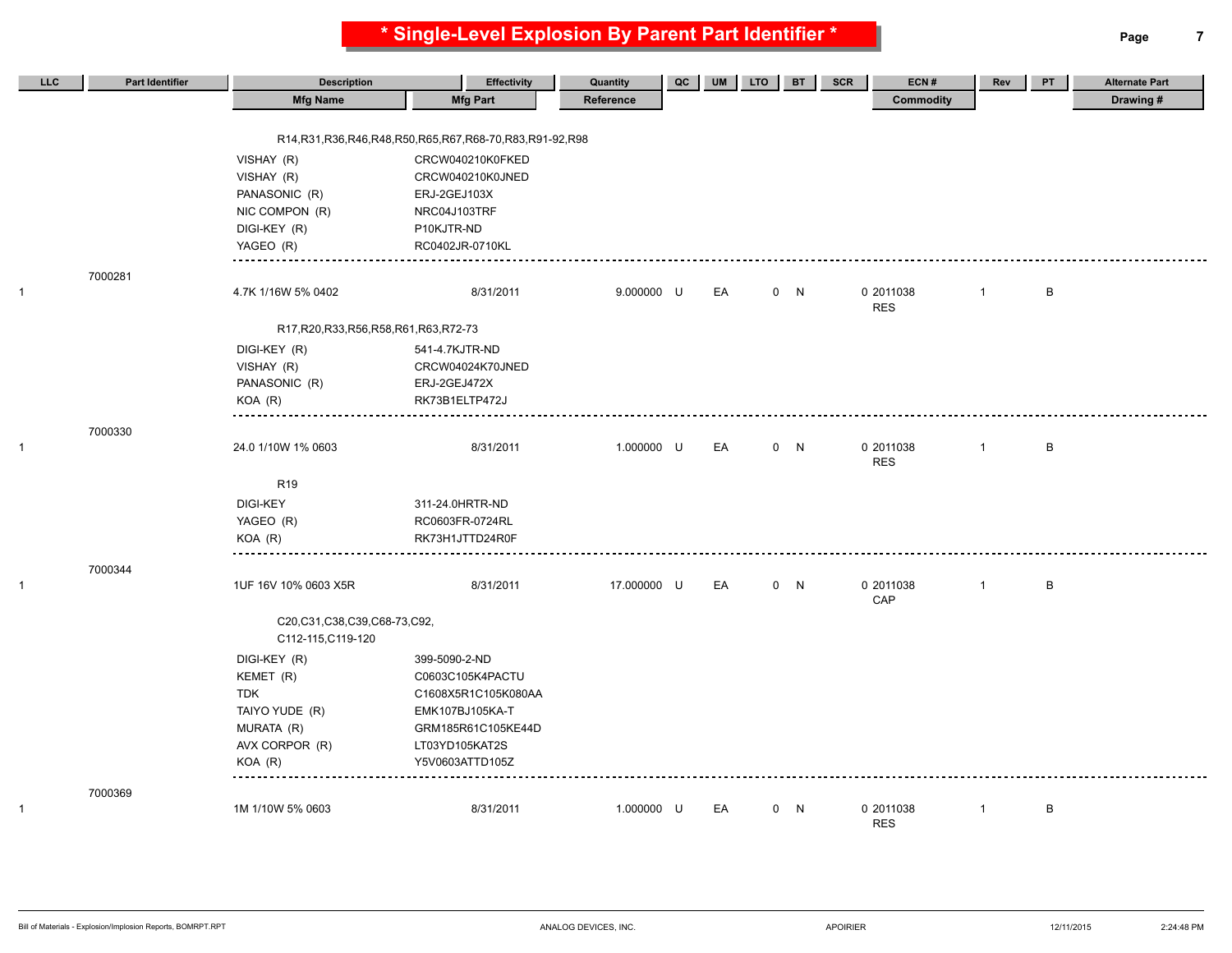**\* Single-Level Explosion By Parent Part Identifier \* Page 8**

| LLC          | Part Identifier | <b>Description</b>   | <b>Effectivity</b> | Quantity   | QC | <b>UM</b> | <b>LTO</b> | <b>BT</b> | ECN#<br><b>SCR</b> | Rev            | PT      | <b>Alternate Part</b> |
|--------------|-----------------|----------------------|--------------------|------------|----|-----------|------------|-----------|--------------------|----------------|---------|-----------------------|
|              |                 | <b>Mfg Name</b>      | <b>Mfg Part</b>    | Reference  |    |           |            |           | <b>Commodity</b>   |                |         | Drawing #             |
|              |                 |                      |                    |            |    |           |            |           |                    |                |         |                       |
|              |                 | <b>R84</b>           |                    |            |    |           |            |           |                    |                |         |                       |
|              |                 | VISHAY (R)           | CRCW06031M00JNEA   |            |    |           |            |           |                    |                |         |                       |
|              |                 | PANASONIC (R)        | ERJ-3GEYJ105V      |            |    |           |            |           |                    |                |         |                       |
|              |                 | DIGI-KEY (R)         | P1.0MGTR-ND        |            |    |           |            |           |                    |                |         |                       |
|              |                 | $KOA$ $(R)$          | RK73B1JTTDD105J    |            |    |           |            |           |                    |                |         |                       |
|              | 7000371         |                      |                    |            |    |           |            |           |                    |                |         |                       |
| $\mathbf{1}$ |                 | 0.0 1/10W 1% 0603    | 8/31/2011          | 4.000000 U |    | EA        |            | 0 N       | 0 2011038          | 1.0            | B       |                       |
|              |                 |                      |                    |            |    |           |            |           | <b>RES</b>         |                |         |                       |
|              |                 | R6-7, R18, R32       |                    |            |    |           |            |           |                    |                |         |                       |
|              |                 | PHYCOMP (R)          | 232270296001L      |            |    |           |            |           |                    |                |         |                       |
|              |                 | YAGEO (R)            | 9C06031A0R00JLPFT  |            |    |           |            |           |                    |                |         |                       |
|              |                 | VISHAY (R)           | CRCW06030000Z0EA   |            |    |           |            |           |                    |                |         |                       |
|              |                 | VISHAY (R)           | CRCW06030000ZSEA   |            |    |           |            |           |                    |                |         |                       |
|              |                 | PANASONIC (R)        | ERJ-3GEY0R00V      |            |    |           |            |           |                    |                |         |                       |
|              |                 | DIGI-KEY (R)         | P0.0GTR-ND         |            |    |           |            |           |                    |                |         |                       |
|              |                 | $KOA$ $(R)$          | RK73Z1JTTDD        |            |    |           |            |           |                    |                |         |                       |
|              | 7000375         |                      |                    |            |    |           |            |           |                    |                |         |                       |
| $\mathbf{1}$ |                 | 130.0K 1/16W 1% 0603 | 8/31/2011          | 3.000000 U |    | EA        |            | 0 N       | 0 2011038          | $\overline{1}$ | $\sf B$ |                       |
|              |                 |                      |                    |            |    |           |            |           | <b>RES</b>         |                |         |                       |
|              |                 | R15, R21, R93        |                    |            |    |           |            |           |                    |                |         |                       |
|              |                 | VISHAY (R)           | CRCW0603130KFKEA   |            |    |           |            |           |                    |                |         |                       |
|              |                 | PANASONIC (R)        | ERJ-3EKF1303V      |            |    |           |            |           |                    |                |         |                       |
|              |                 | DIGI-KEY (R)         | P130KHTR-ND        |            |    |           |            |           |                    |                |         |                       |
|              |                 | KOA (R)              | RK73H1JTTD1303F    |            |    |           |            |           |                    |                |         |                       |
|              |                 | $KOA$ $(R)$          | RK73H1JTTDD1303F   |            |    |           |            |           |                    |                |         |                       |
|              | 7000395         |                      |                    |            |    |           |            |           |                    |                |         |                       |
| $\mathbf{1}$ |                 | 49.9K 1/10W 1% 0603  | 8/31/2011          | 2.000000 U |    | EA        |            | 0 N       | 0 2011038          | $\overline{1}$ | B       |                       |
|              |                 |                      |                    |            |    |           |            |           | <b>RES</b>         |                |         |                       |
|              |                 | R29-30               |                    |            |    |           |            |           |                    |                |         |                       |
|              |                 | DIGI-KEY (R)         | 311-49.9KHRTR-ND   |            |    |           |            |           |                    |                |         |                       |
|              |                 | YAGEO (R)            | RC0603FR-0749K9L   |            |    |           |            |           |                    |                |         |                       |
|              |                 | KOA (R)              | RK73H1JTTD4992F    |            |    |           |            |           |                    |                |         |                       |
|              |                 | $KOA$ $(R)$          | RK73H1JTTDD4992F   |            |    |           |            |           |                    |                |         |                       |
|              | 7000415         |                      |                    |            |    |           |            |           |                    |                |         |                       |
| 1            |                 | 33.0 1/10W 1% 0603   | 8/31/2011          | 9.000000 U |    | EA        |            | 0 N       | 0 2011038          | $\mathbf{1}$   | $\sf B$ |                       |
|              |                 |                      |                    |            |    |           |            |           | <b>RES</b>         |                |         |                       |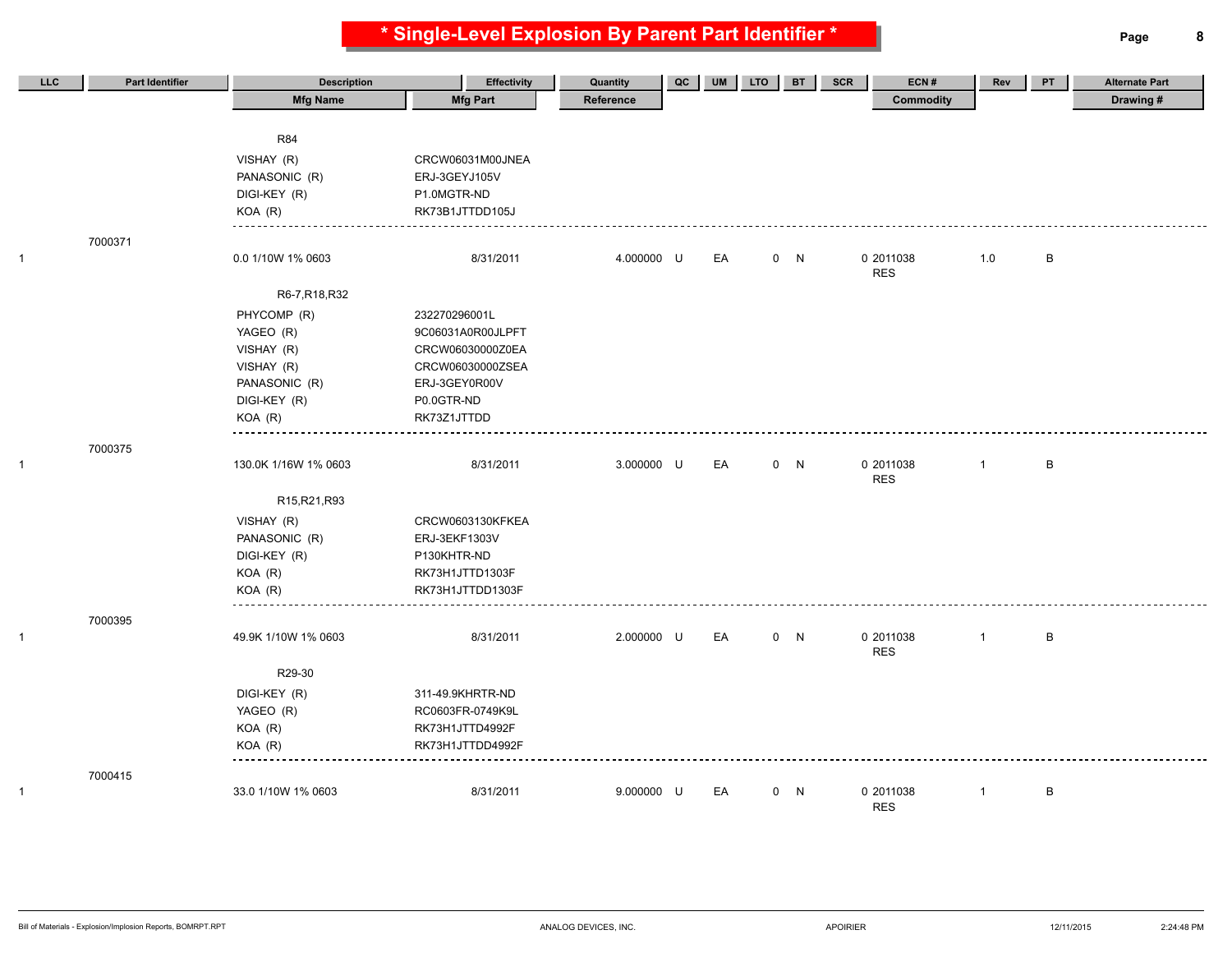**\* Single-Level Explosion By Parent Part Identifier \* Page 9**

| LLC | <b>Part Identifier</b> | <b>Description</b>         | <b>Effectivity</b>                                             | Quantity    | QC | <b>UM</b> | <b>LTO</b> | <b>BT</b> | ECN#<br><b>SCR</b>      | Rev            | PT | <b>Alternate Part</b> |
|-----|------------------------|----------------------------|----------------------------------------------------------------|-------------|----|-----------|------------|-----------|-------------------------|----------------|----|-----------------------|
|     |                        | <b>Mfg Name</b>            | <b>Mfg Part</b>                                                | Reference   |    |           |            |           | <b>Commodity</b>        |                |    | Drawing#              |
|     |                        |                            |                                                                |             |    |           |            |           |                         |                |    |                       |
|     |                        | R55, R71, R74-78, R80, R82 |                                                                |             |    |           |            |           |                         |                |    |                       |
|     |                        | <b>DIGI-KEY</b>            | 311-33.0HRTR-ND                                                |             |    |           |            |           |                         |                |    |                       |
|     |                        | VISHAY (R)                 | CRCW060333R0FKEA                                               |             |    |           |            |           |                         |                |    |                       |
|     |                        | YAGEO (R)                  | RC0603FR-0733RL                                                |             |    |           |            |           |                         |                |    |                       |
|     |                        | KOA (R)                    | RK73H1JTTDD33R0F                                               |             |    |           |            |           |                         |                |    |                       |
|     | 7000448                |                            |                                                                |             |    |           |            |           |                         |                |    |                       |
|     |                        | 27PF 50V 5% 0402 NPO       | 8/31/2011                                                      | 2.000000 U  |    | EA        |            | 0 N       | 0 2011038               | $\mathbf{1}$   | B  |                       |
|     |                        | <b>NPO</b>                 |                                                                |             |    |           |            |           | CAP                     |                |    |                       |
|     |                        | C40-41                     |                                                                |             |    |           |            |           |                         |                |    |                       |
|     |                        | AVX CORPOR (R)             | 04025A270JAT2A                                                 |             |    |           |            |           |                         |                |    |                       |
|     |                        | DIGI-KEY (R)               | 478-1075-2-ND                                                  |             |    |           |            |           |                         |                |    |                       |
|     |                        | KOA (R)                    | NPO0402HTTD270J                                                |             |    |           |            |           |                         |                |    |                       |
|     | 7000461                |                            |                                                                |             |    |           |            |           |                         |                |    |                       |
|     |                        | 10UF 10V 10% 0805 X5R      | 8/31/2011                                                      | 13.000000 U |    | EA        |            | 0 N       | 0 2011038               | $\mathbf{1}$   | B  |                       |
|     |                        |                            |                                                                |             |    |           |            |           | CAP                     |                |    |                       |
|     |                        |                            | C1, C42, C52, C57-58, C61, C88, C102-103, C116, C121-122, C135 |             |    |           |            |           |                         |                |    |                       |
|     |                        | MURATA (R)                 | GRM21BR61A106KE19L                                             |             |    |           |            |           |                         |                |    |                       |
|     |                        |                            |                                                                |             |    |           |            |           |                         |                |    |                       |
|     | 7000466                |                            |                                                                |             |    |           |            |           |                         |                |    |                       |
|     |                        | 2.0K 1/16W 1% 0603         | 8/31/2011                                                      | 3.000000 U  |    | EA        |            | 0 N       | 0 2011038<br><b>RES</b> | $\overline{1}$ | B  |                       |
|     |                        |                            |                                                                |             |    |           |            |           |                         |                |    |                       |
|     |                        | R26-27, R39                |                                                                |             |    |           |            |           |                         |                |    |                       |
|     |                        | PANASONIC (R)              | ERJ-3EKF2001V                                                  |             |    |           |            |           |                         |                |    |                       |
|     | 7000534                |                            |                                                                |             |    |           |            |           |                         |                |    |                       |
|     |                        | 200MA BAT54 SOT23D         | 8/31/2011                                                      | 3.000000 U  |    | EA        |            | 0 N       | 0 2011038               | 1.0            | B  |                       |
|     |                        | SCHOTTKY 30V SINGLE        |                                                                |             |    |           |            |           | <b>DIO</b>              |                |    |                       |
|     |                        | D3-5                       |                                                                |             |    |           |            |           |                         |                |    |                       |
|     |                        | MOUSER (R)                 | 512-BAT54                                                      |             |    |           |            |           |                         |                |    |                       |
|     |                        | FAIRCHILD (R)              | BAT54                                                          |             |    |           |            |           |                         |                |    |                       |
|     | 7000539                |                            |                                                                |             |    |           |            |           |                         |                |    |                       |
|     |                        | 18K 1/16W 5% 0402          | 8/31/2011                                                      | 1.000000 U  |    | EA        |            | 0 N       | 0 2011038               | $\mathbf{1}$   | B  |                       |
|     |                        |                            |                                                                |             |    |           |            |           | <b>RES</b>              |                |    |                       |
|     |                        | R42                        |                                                                |             |    |           |            |           |                         |                |    |                       |
|     |                        | DIGI-KEY (R)               | 311-18KJRCT-ND                                                 |             |    |           |            |           |                         |                |    |                       |
|     |                        | YAGEO (R)                  | RC0402JR-0718KL                                                |             |    |           |            |           |                         |                |    |                       |
|     |                        | KOA (R)                    | RK73B1ETTP183J                                                 |             |    |           |            |           |                         |                |    |                       |
|     |                        |                            |                                                                |             |    |           |            |           |                         |                |    |                       |
|     | 7000553                | 5A MBRS540T3G SMC          | 8/31/2011                                                      | 1.000000 U  |    | EA        |            | 0 N       | $\mathbf 0$             | 1.0            | B  |                       |
|     |                        | SCHOT_RECT                 |                                                                |             |    |           |            |           | <b>DIO</b>              |                |    |                       |
|     |                        |                            |                                                                |             |    |           |            |           |                         |                |    |                       |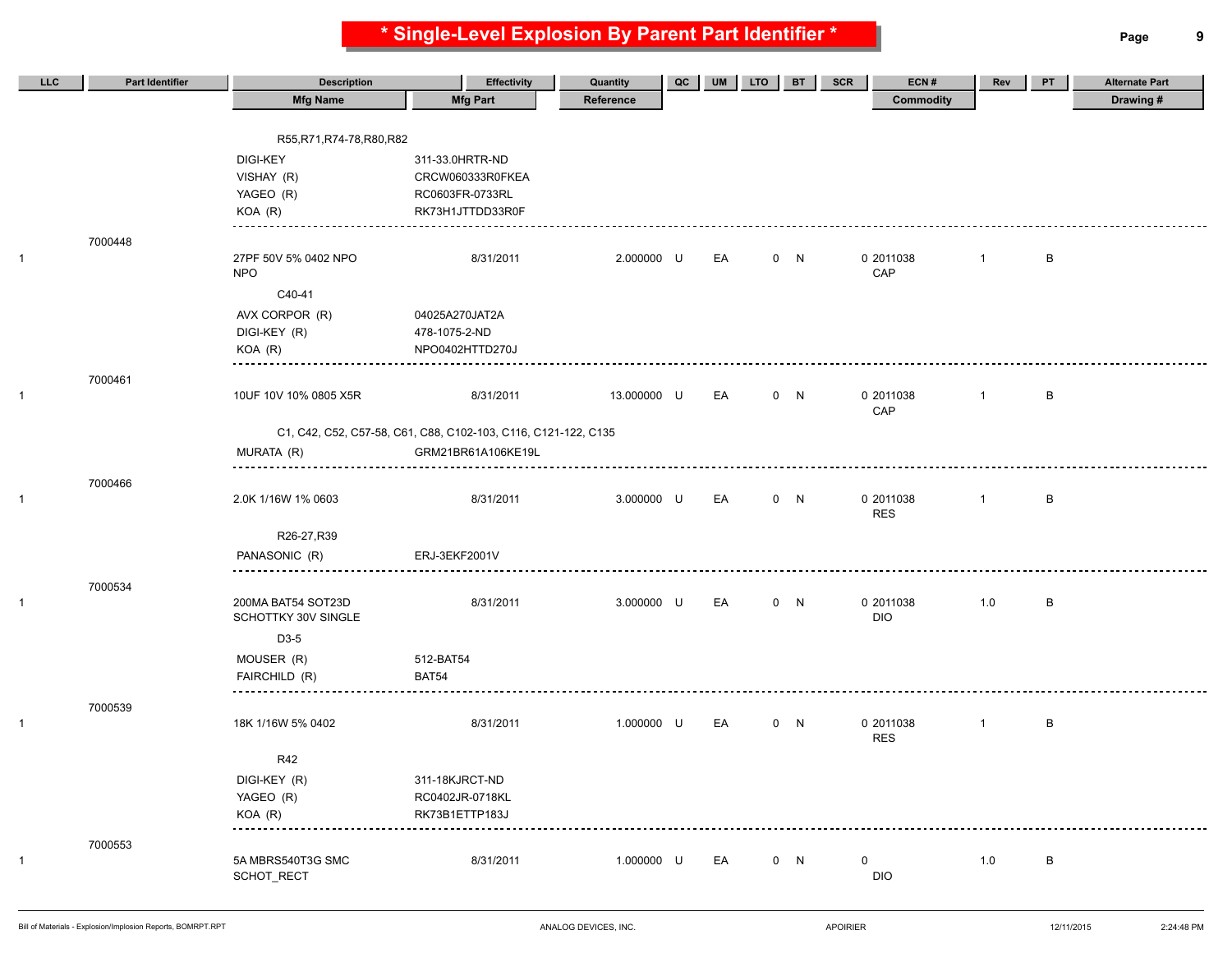**\* Single-Level Explosion By Parent Part Identifier \* Page 10**

| LLC | <b>Part Identifier</b> | <b>Description</b>                                       | <b>Effectivity</b> | Quantity   | QC | UM | <b>LTO</b> | <b>BT</b> | SCR | ECN#                    | Rev            | PT | <b>Alternate Part</b> |
|-----|------------------------|----------------------------------------------------------|--------------------|------------|----|----|------------|-----------|-----|-------------------------|----------------|----|-----------------------|
|     |                        | <b>Mfg Name</b>                                          | <b>Mfg Part</b>    | Reference  |    |    |            |           |     | Commodity               |                |    | Drawing#              |
|     |                        |                                                          |                    |            |    |    |            |           |     |                         |                |    |                       |
|     |                        | D <sub>1</sub>                                           |                    |            |    |    |            |           |     |                         |                |    |                       |
|     |                        | ON SEMICON (R)                                           | MBRS540T3G         |            |    |    |            |           |     |                         |                |    |                       |
|     |                        | DIGI-KEY (R)                                             | MBRS540T3GOSCT-ND  |            |    |    |            |           |     |                         |                |    |                       |
|     | 7000555                |                                                          |                    |            |    |    |            |           |     |                         |                |    |                       |
|     |                        | 15KV PGB1010603 0603<br><b>ESD SUPPRESSOR</b>            | 8/31/2011          | 3.000000 U |    | EA |            | 0 N       |     | 0 2011038<br><b>DIO</b> | 1.0            | B  |                       |
|     |                        | U33-U35                                                  |                    |            |    |    |            |           |     |                         |                |    |                       |
|     |                        | DIGI-KEY (R)                                             | F2594TR-ND         |            |    |    |            |           |     |                         |                |    |                       |
|     |                        | LITTELFUSE (R)                                           | PGB1010603MR       |            |    |    |            |           |     |                         |                |    |                       |
|     |                        | LITTELFUSE (R)                                           | PGB1010603NR       |            |    |    |            |           |     |                         |                |    |                       |
|     | 7000556                |                                                          |                    |            |    |    |            |           |     |                         |                |    |                       |
|     |                        | VARISTOR V5.5MLA 30A 0603<br><b>TRANSIENT PROTECTION</b> | 8/31/2011          | 2.000000 U |    | EA |            | 0 N       |     | 0 2011038<br><b>RES</b> | $\overline{1}$ | B  |                       |
|     |                        | D8, D12                                                  |                    |            |    |    |            |           |     |                         |                |    |                       |
|     |                        | DIGI-KEY (R)                                             | F2214TR-ND         |            |    |    |            |           |     |                         |                |    |                       |
|     |                        | LITTELFUSE (R)                                           | V5.5MLA0603        |            |    |    |            |           |     |                         |                |    |                       |
|     |                        | LITTELFUSE (R)                                           | V5.5MLA0603H       |            |    |    |            |           |     |                         |                |    |                       |
|     | 7000557                |                                                          |                    |            |    |    |            |           |     |                         |                |    |                       |
|     |                        | PTC 0.5A 1206<br>OVERCURRENT PROTECTION                  | 8/31/2011          | 1.000000 U |    | EA |            | 0 N       |     | 0 2011038<br><b>RES</b> | $\mathbf{1}$   | B  |                       |
|     |                        | U30                                                      |                    |            |    |    |            |           |     |                         |                |    |                       |
|     |                        | LITTELFUSE (R)                                           | 1206L050-C         |            |    |    |            |           |     |                         |                |    |                       |
|     |                        | LITTELFUSE (R)                                           | 1206L050YR         |            |    |    |            |           |     |                         |                |    |                       |
|     |                        | DIGI-KEY (R)                                             | F2112TR-ND         |            |    |    |            |           |     |                         |                |    |                       |
|     | 7000566                |                                                          |                    |            |    |    |            |           |     |                         |                |    |                       |
|     |                        | 33.0K 1/16W 1% 0402                                      | 8/31/2011          | 1.000000 U |    | EA |            | 0 N       |     | 0 2011038<br><b>RES</b> | $\mathbf{1}$   | B  |                       |
|     |                        | <b>R49</b>                                               |                    |            |    |    |            |           |     |                         |                |    |                       |
|     |                        | <b>ROHM</b>                                              | MCR01MZPF3302      |            |    |    |            |           |     |                         |                |    |                       |
|     |                        | <b>DIGI-KEY</b>                                          | RHM33.0KLCT-ND     |            |    |    |            |           |     |                         |                |    |                       |
|     |                        | <b>DIGI-KEY</b>                                          | RHM33.0KLTR-ND     |            |    |    |            |           |     |                         |                |    |                       |
|     | 7000567                | --------                                                 |                    |            |    |    |            |           |     |                         |                |    |                       |
|     |                        | 47.0K 1/16W 1% 0402                                      | 8/31/2011          | 2.000000 U |    | EA |            | 0 N       |     | 0 2011038               | $\overline{1}$ | B  |                       |
|     |                        |                                                          |                    |            |    |    |            |           |     | <b>RES</b>              |                |    |                       |
|     |                        | <b>R2,R8</b>                                             |                    |            |    |    |            |           |     |                         |                |    |                       |
|     |                        | <b>ROHM</b>                                              | MCR01MZPF4702      |            |    |    |            |           |     |                         |                |    |                       |
|     |                        | DIGI-KEY                                                 | RHM47.0KLCT-ND     |            |    |    |            |           |     |                         |                |    |                       |
|     |                        | <b>DIGI-KEY</b><br>                                      | RHM47.0KLTR-ND     |            |    |    |            |           |     |                         |                |    |                       |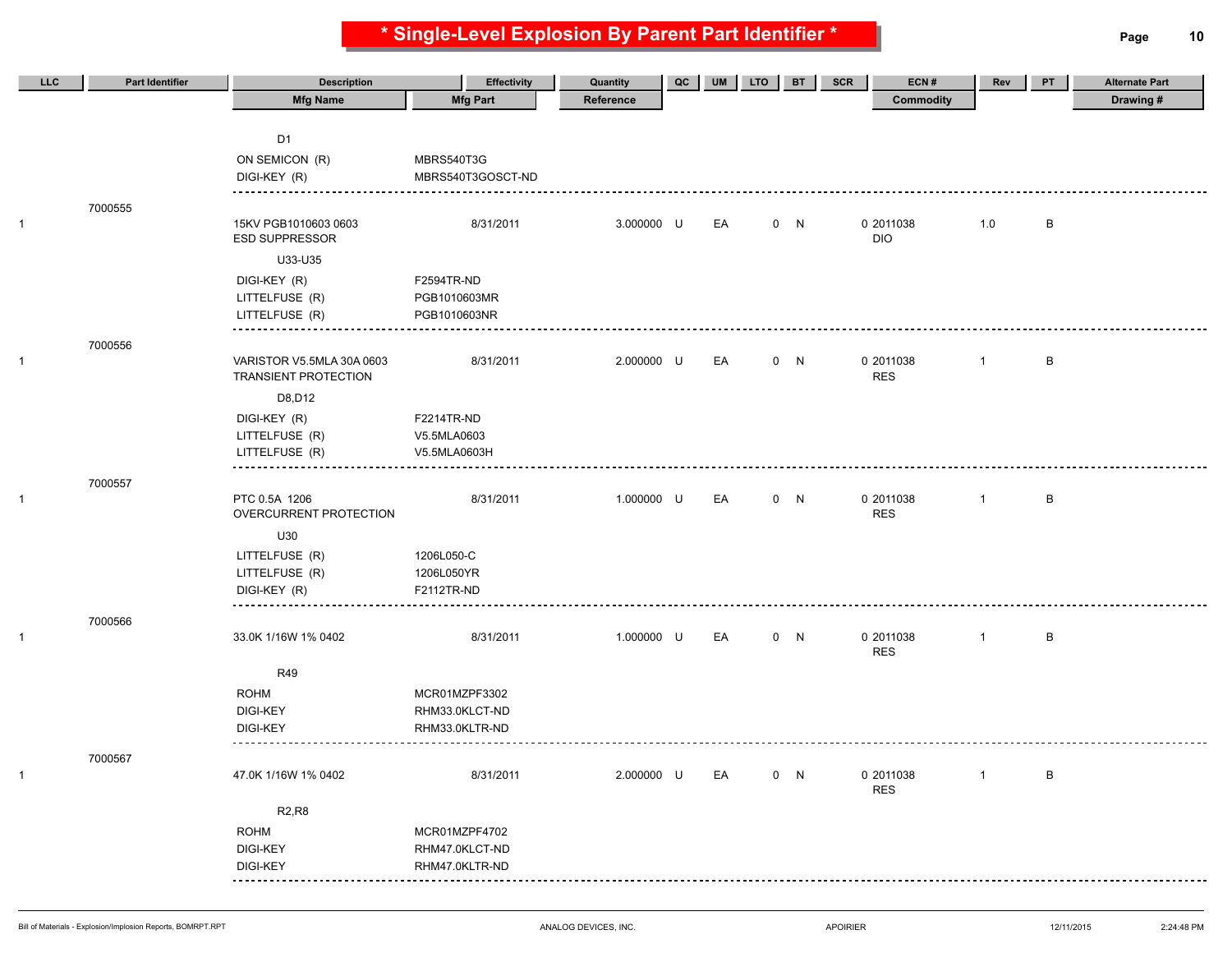**\* Single-Level Explosion By Parent Part Identifier \* Page 11**

| LLC          | <b>Part Identifier</b> | <b>Description</b>     | <b>Effectivity</b>   | Quantity   | QC | <b>UM</b> | <b>LTO</b> | <b>BT</b> | ECN#<br><b>SCR</b>      | Rev          | PT           | <b>Alternate Part</b> |
|--------------|------------------------|------------------------|----------------------|------------|----|-----------|------------|-----------|-------------------------|--------------|--------------|-----------------------|
|              |                        | <b>Mfg Name</b>        | <b>Mfg Part</b>      | Reference  |    |           |            |           | <b>Commodity</b>        |              |              | Drawing#              |
|              |                        |                        |                      |            |    |           |            |           |                         |              |              |                       |
|              | 7000571                |                        |                      |            |    |           |            |           |                         |              |              |                       |
| $\mathbf{1}$ |                        | 1.0K 1/16W 1% 0402     | 8/31/2011            | 2.000000 U |    | EA        |            | 0 N       | 0 2011038<br><b>RES</b> | $\mathbf{1}$ | B            |                       |
|              |                        | R4,R10                 |                      |            |    |           |            |           |                         |              |              |                       |
|              |                        | PANASONIC (R)          | ERJ-2RKF1001X        |            |    |           |            |           |                         |              |              |                       |
|              |                        | DIGI-KEY (R)           | P1.00KLCT-ND         |            |    |           |            |           |                         |              |              |                       |
|              |                        | DIGI-KEY (R)           | P1.00KLTR-ND         |            |    |           |            |           |                         |              |              |                       |
|              |                        |                        |                      |            |    |           |            |           |                         |              |              |                       |
| $\mathbf{1}$ | 7000590                | 100K 1/16W 5% 0402     | 8/31/2011            | 3.000000 U |    | EA        |            | 0 N       | 0 2011038               | $\mathbf{1}$ | В            |                       |
|              |                        |                        |                      |            |    |           |            |           | <b>RES</b>              |              |              |                       |
|              |                        | R44-45, R47            |                      |            |    |           |            |           |                         |              |              |                       |
|              |                        | DIGI-KEY (R)           | 541-100KJCT-ND       |            |    |           |            |           |                         |              |              |                       |
|              |                        | DIGI-KEY (R)           | 541-100KJTR-ND       |            |    |           |            |           |                         |              |              |                       |
|              |                        | VISHAY (R)             | CRCW0402100KJNED     |            |    |           |            |           |                         |              |              |                       |
|              |                        |                        |                      |            |    |           |            |           |                         |              |              |                       |
| $\mathbf{1}$ | 7000607                | 2.2UF 25V 10% 0805 X7R | 8/31/2011            | 4.000000 U |    | EA        |            | 0 N       | 0 2011038               | $\mathbf{1}$ | $\, {\sf B}$ |                       |
|              |                        | X7R                    |                      |            |    |           |            |           | CAP                     |              |              |                       |
|              |                        | C29-30, C133-134       |                      |            |    |           |            |           |                         |              |              |                       |
|              |                        | DIGI-KEY (R)           | 445-6860-2-ND        |            |    |           |            |           |                         |              |              |                       |
|              |                        | DIGI-KEY (R)           | 490-3331-1-ND        |            |    |           |            |           |                         |              |              |                       |
|              |                        | DIGI-KEY (R)           | 490-3331-2-ND        |            |    |           |            |           |                         |              |              |                       |
|              |                        | TDK (R)                | C2012X7R1E225K       |            |    |           |            |           |                         |              |              |                       |
|              |                        | MURATA (R)             | GRM21BR71E225KA73L   |            |    |           |            |           |                         |              |              |                       |
|              | 7000650                |                        |                      |            |    |           |            |           |                         |              |              |                       |
| $\mathbf{1}$ |                        | 40K 1/16W 0.1% 0402    | 8/31/2011            | 1.000000 U |    | EA        |            | 0 N       | 0 2011038               | $\mathbf{1}$ | В            |                       |
|              |                        |                        |                      |            |    |           |            |           | <b>RES</b>              |              |              |                       |
|              |                        | R <sub>100</sub>       |                      |            |    |           |            |           |                         |              |              |                       |
|              |                        | STACKPOLE (R)          | RNC 10 T9 40K 0.1% R |            |    |           |            |           |                         |              |              |                       |
|              |                        | <b>DIGI-KEY</b>        | RNC10T940K0.1%R-ND   |            |    |           |            |           |                         |              |              |                       |
|              |                        |                        |                      |            |    |           |            |           |                         |              |              |                       |
| $\mathbf{1}$ | 7000651                | 50K 1/16W 0.5% 0402    | 8/31/2011            | 3.000000 U |    | EA        |            | 0 N       | 0 2011038               | $\mathbf{1}$ | B            |                       |
|              |                        |                        |                      |            |    |           |            |           | <b>RES</b>              |              |              |                       |
|              |                        | R16,R22,R96            |                      |            |    |           |            |           |                         |              |              |                       |
|              |                        | STACKPOLE (R)          | RNC 10 T9 50K 0.5% I |            |    |           |            |           |                         |              |              |                       |
|              |                        | SUSUMU                 | RR0510P-4992-D       |            |    |           |            |           |                         |              |              |                       |
|              |                        | <b>DIGIKEY</b>         | RR05P49.9KDCT-ND     |            |    |           |            |           |                         |              |              |                       |
|              |                        |                        |                      |            |    |           |            |           |                         |              |              |                       |
| $\mathbf{1}$ | 7000659                | 18PF 50V 5% 0402 NP0   | 8/31/2011            | 4.000000 U |    | EA        |            | 0 N       | 0 2011038               | $\mathbf{1}$ | B            |                       |
|              |                        |                        |                      |            |    |           |            |           | CAP                     |              |              |                       |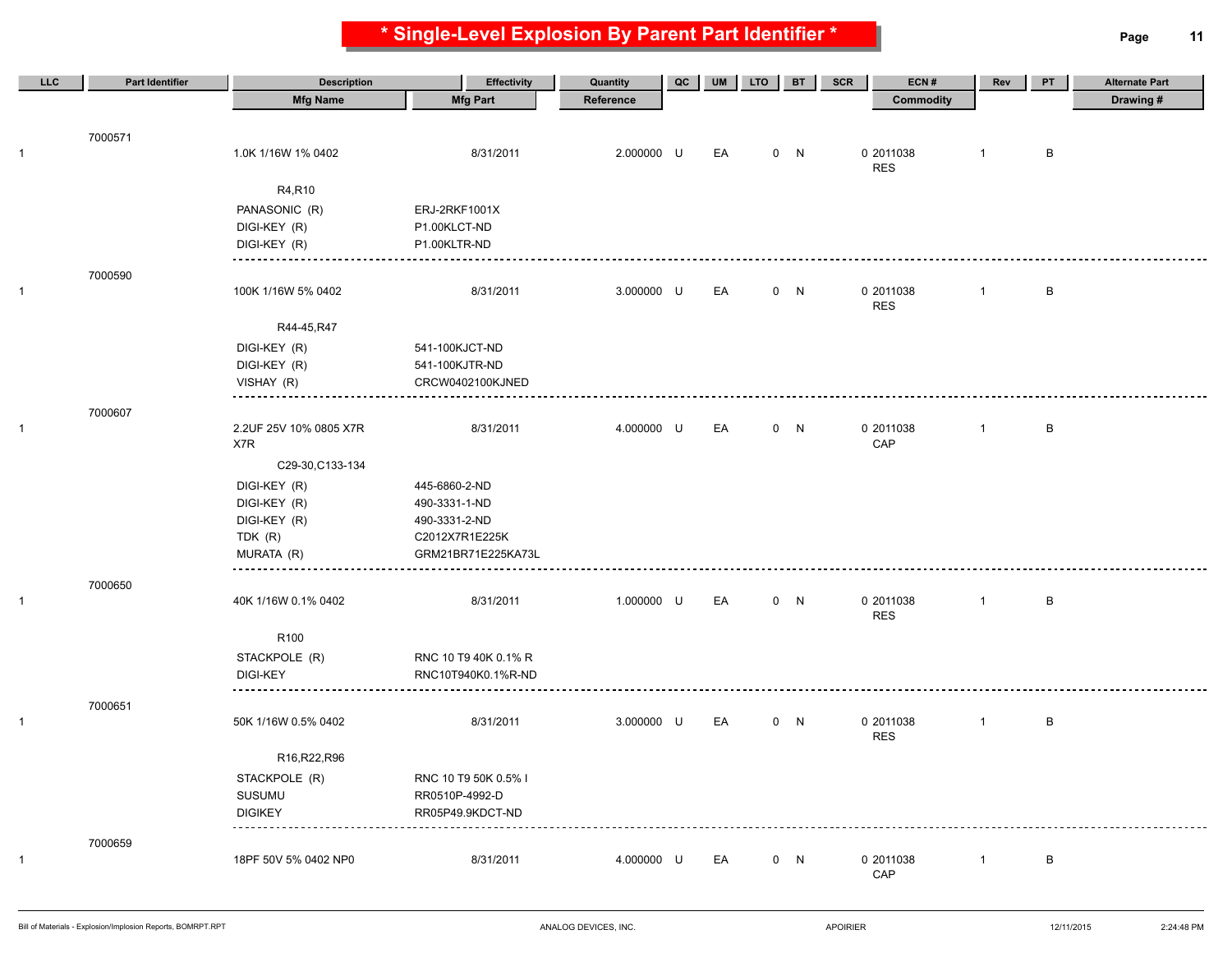**\* Single-Level Explosion By Parent Part Identifier \* Page 12**

| LLC            | <b>Part Identifier</b> | <b>Description</b>                               | <b>Effectivity</b>                                      | Quantity    | QC | <b>UM</b> | <b>LTO</b> | <b>BT</b> | <b>SCR</b> | ECN#                    | Rev          | PT | <b>Alternate Part</b> |
|----------------|------------------------|--------------------------------------------------|---------------------------------------------------------|-------------|----|-----------|------------|-----------|------------|-------------------------|--------------|----|-----------------------|
|                |                        | <b>Mfg Name</b>                                  | <b>Mfg Part</b>                                         | Reference   |    |           |            |           |            | <b>Commodity</b>        |              |    | Drawing#              |
|                |                        | C86-87, C91, C94                                 |                                                         |             |    |           |            |           |            |                         |              |    |                       |
|                |                        | AVX CORPOR (R)                                   | 04025A180JAT2A                                          |             |    |           |            |           |            |                         |              |    |                       |
|                |                        | DIGI-KEY (R)                                     | 478-1073-1-ND                                           |             |    |           |            |           |            |                         |              |    |                       |
|                |                        | DIGI-KEY (R)                                     | 478-1073-2-ND                                           |             |    |           |            |           |            |                         |              |    |                       |
|                |                        | DIGI-KEY (R)                                     | 490-1281-1-ND                                           |             |    |           |            |           |            |                         |              |    |                       |
|                |                        | DIGI-KEY (R)                                     | 490-1281-2-ND                                           |             |    |           |            |           |            |                         |              |    |                       |
|                |                        | DIGI-KEY (R)                                     | 587-1950-2-ND                                           |             |    |           |            |           |            |                         |              |    |                       |
|                |                        | Murata                                           | GRM1555C1H180JA01D                                      |             |    |           |            |           |            |                         |              |    |                       |
|                |                        | MURATA (R)                                       | GRM1555C1H180JZ01D                                      |             |    |           |            |           |            |                         |              |    |                       |
|                |                        | TAIYO YUDE (R)                                   | <b>UMK105CG180JV-F</b>                                  |             |    |           |            |           |            |                         |              |    |                       |
|                | 7000660                |                                                  |                                                         |             |    |           |            |           |            |                         |              |    |                       |
| $\mathbf{1}$   |                        | 33 1/16W 5% RNS003<br><b>SERIES</b>              | 8/31/2011                                               | 4.000000 U  |    | EA        |            | 0 N       |            | 0 2011038<br><b>RNS</b> | 1.0          | В  |                       |
|                |                        | RA1-3, RA6                                       |                                                         |             |    |           |            |           |            |                         |              |    |                       |
|                |                        | PANASONIC (R)                                    | EXB-2HV330JV                                            |             |    |           |            |           |            |                         |              |    |                       |
|                |                        | DIGI-KEY (R)                                     | Y1330TR-ND                                              |             |    |           |            |           |            |                         |              |    |                       |
|                |                        |                                                  |                                                         |             |    |           |            |           |            |                         |              |    |                       |
| 1              | 7000661                | 33 1/32W 5% RNS005<br><b>SERIES</b>              | 8/31/2011                                               | 2.000000 U  |    | EA        |            | 0 N       |            | 0 2011038<br><b>RNS</b> | 1.0          | B  |                       |
|                |                        | <b>RA4-5</b>                                     |                                                         |             |    |           |            |           |            |                         |              |    |                       |
|                |                        | PANASONIC (R)                                    | EXB-28V330JX                                            |             |    |           |            |           |            |                         |              |    |                       |
|                |                        | DIGI-KEY (R)                                     | Y7330CT-ND                                              |             |    |           |            |           |            |                         |              |    |                       |
|                |                        | DIGI-KEY (R)                                     | Y7330TR-ND                                              |             |    |           |            |           |            |                         |              |    |                       |
|                |                        |                                                  |                                                         |             |    |           |            |           |            |                         |              |    |                       |
| $\mathbf{1}$   | 7000663                | 0.01UF 25V 10% 0402 X7R                          | 8/31/2011                                               | 44.000000 U |    | EA        |            | 0 N       |            | 0 2011038               | $\mathbf{1}$ | B  |                       |
|                |                        | X7R                                              |                                                         |             |    |           |            |           |            | CAP                     |              |    |                       |
|                |                        | C4, C8, C10, C12-14, C16, C18, C21-26, C28, C32- |                                                         |             |    |           |            |           |            |                         |              |    |                       |
|                |                        | C89-90, C93, C95, C96-97                         | C37,C43,C45,C47,C49,C53,C55,C59,C62,C64,C66,C75,C79-84, |             |    |           |            |           |            |                         |              |    |                       |
|                |                        | DIGI-KEY (R)                                     | 399-1278-1-ND                                           |             |    |           |            |           |            |                         |              |    |                       |
|                |                        | KEMET (R)                                        | C0402C103K3RACTU                                        |             |    |           |            |           |            |                         |              |    |                       |
|                |                        |                                                  |                                                         |             |    |           |            |           |            |                         |              |    |                       |
|                | 7000664                |                                                  |                                                         |             |    |           |            |           |            |                         |              |    |                       |
| $\overline{1}$ |                        | 30.0K 1/10W 1% 0603                              | 8/31/2011                                               | 2.000000 U  |    | EA        |            | 0 N       |            | 0 2011038<br><b>RES</b> | $\mathbf{1}$ | В  |                       |
|                |                        | R95,R99                                          |                                                         |             |    |           |            |           |            |                         |              |    |                       |
|                |                        | DIGI-KEY                                         | 311-30.0KHRTR-ND                                        |             |    |           |            |           |            |                         |              |    |                       |
|                |                        | YAGEO (R)                                        | RC0603FR-0730KL                                         |             |    |           |            |           |            |                         |              |    |                       |
|                |                        |                                                  |                                                         |             |    |           |            |           |            |                         |              |    |                       |
|                | 7000677                |                                                  |                                                         |             |    |           |            |           |            |                         |              |    |                       |
| $\overline{1}$ |                        | 27K 1/16W 5% 0402                                | 8/31/2011                                               | 2.000000 U  |    | EA        |            | 0 N       |            | 0 2011038               | $\mathbf{1}$ | B  |                       |
|                |                        |                                                  |                                                         |             |    |           |            |           |            | <b>RES</b>              |              |    |                       |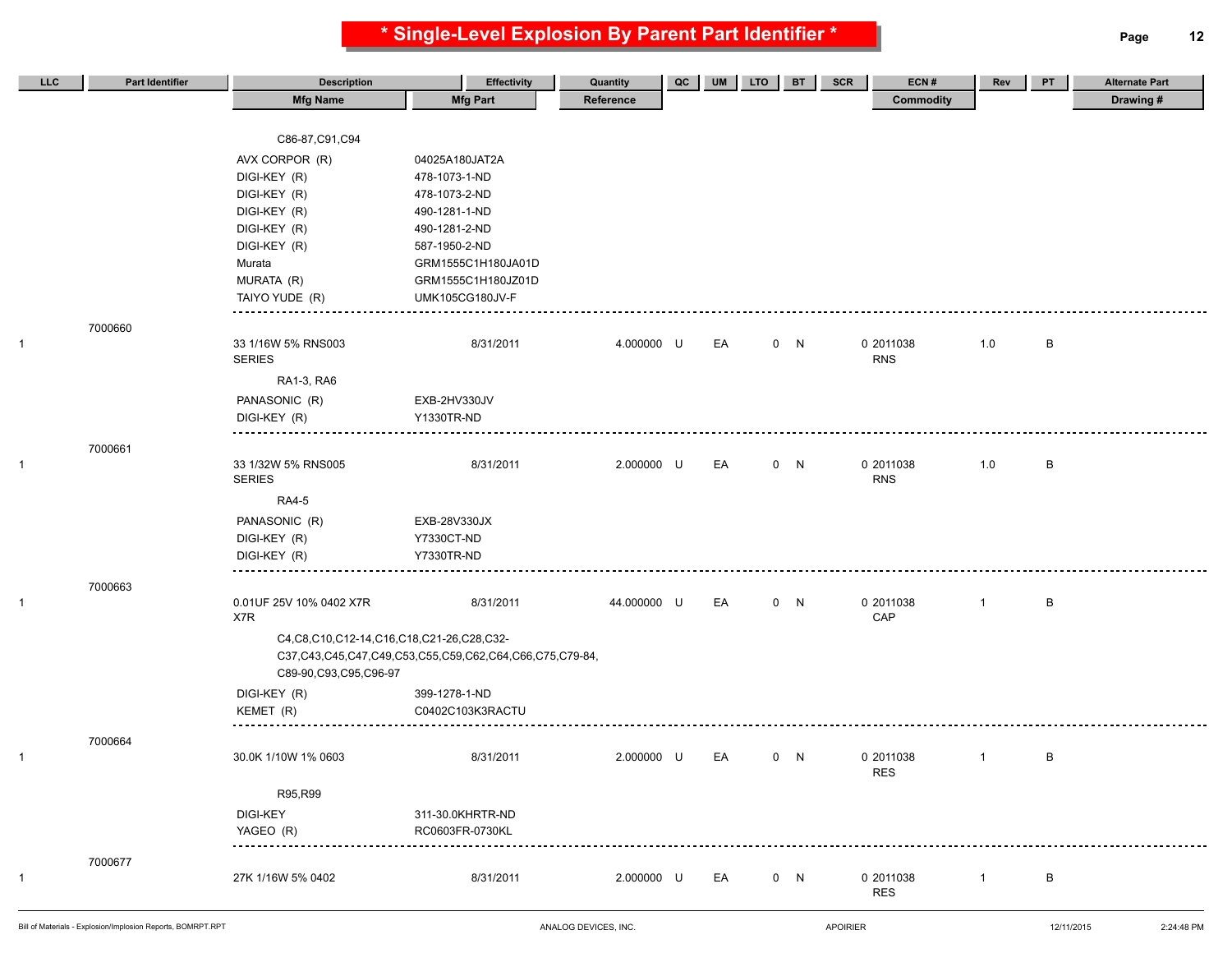**\* Single-Level Explosion By Parent Part Identifier \* Page 13**

| LLC          | <b>Part Identifier</b> | <b>Description</b>                  | <b>Effectivity</b>           | Quantity    | $_{\text{QC}}$ | <b>UM</b> | <b>LTO</b> | <b>BT</b> | SCR         | ECN#                    | Rev          | PT           | <b>Alternate Part</b> |
|--------------|------------------------|-------------------------------------|------------------------------|-------------|----------------|-----------|------------|-----------|-------------|-------------------------|--------------|--------------|-----------------------|
|              |                        | <b>Mfg Name</b>                     | <b>Mfg Part</b>              | Reference   |                |           |            |           |             | <b>Commodity</b>        |              |              | Drawing#              |
|              |                        |                                     |                              |             |                |           |            |           |             |                         |              |              |                       |
|              |                        | PANASONIC (R)                       | ERJ-2GEJ273X                 |             |                |           |            |           |             |                         |              |              |                       |
|              |                        | <b>DIGI-KEY</b>                     | P27KJCT-ND                   |             |                |           |            |           |             |                         |              |              |                       |
|              |                        | <b>DIGI-KEY</b>                     | P27KJTR-ND                   |             |                |           |            |           |             |                         |              |              |                       |
|              |                        |                                     |                              |             |                |           |            |           |             |                         |              |              |                       |
| 1            | 7000683                | 1000PF 50V 5% 0402 NPO              | 8/31/2011                    | 4.000000 U  |                | EA        |            | 0 N       |             | 0 2011038               | $\mathbf{1}$ | B            |                       |
|              |                        | <b>NPO</b>                          |                              |             |                |           |            |           |             | CAP                     |              |              |                       |
|              |                        | C2-3, C6-7                          |                              |             |                |           |            |           |             |                         |              |              |                       |
|              |                        | DIGI-KEY (R)                        | 490-3244-1-ND                |             |                |           |            |           |             |                         |              |              |                       |
|              |                        | DIGI-KEY (R)                        | 490-3244-2-ND                |             |                |           |            |           |             |                         |              |              |                       |
|              |                        | MURATA (R)                          | GRM1555C1H102JA01D           |             |                |           |            |           |             |                         |              |              |                       |
|              |                        |                                     |                              |             |                |           |            |           |             |                         |              |              |                       |
|              | 7000718                |                                     |                              |             |                |           |            |           |             |                         |              |              |                       |
| 1            |                        | 30A GSOT05 SOT23-3                  | 8/31/2011                    | 1.000000 U  |                | EA        |            | 0 N       | $\mathbf 0$ |                         | 1.0          | B            |                       |
|              |                        | ESD SUPPRESSOR-5V                   |                              |             |                |           |            |           |             | <b>DIO</b>              |              |              |                       |
|              |                        | U1                                  |                              |             |                |           |            |           |             |                         |              |              |                       |
|              |                        | DIGI-KEY (R)                        | 751-1416-1-ND                |             |                |           |            |           |             |                         |              |              |                       |
|              |                        | DIGI-KEY (R)                        | 751-1416-2-ND                |             |                |           |            |           |             |                         |              |              |                       |
|              |                        | VISHAY (R)                          | GSOT05-E3-08                 |             |                |           |            |           |             |                         |              |              |                       |
|              |                        | DIGI-KEY (R)                        | GSOT05-E3-08TR-ND            |             |                |           |            |           |             |                         |              |              |                       |
|              | 7000724                |                                     |                              |             |                |           |            |           |             |                         |              |              |                       |
| 1            |                        | 220.0 1/10W 1% 0603                 | 8/31/2011                    | 9.000000 U  |                | EA        |            | 0 N       |             | 0 2011038               | $\mathbf{1}$ | $\, {\sf B}$ |                       |
|              |                        |                                     |                              |             |                |           |            |           |             | <b>RES</b>              |              |              |                       |
|              |                        | R1, R11-12, R41, R64, R66, R88-R90  |                              |             |                |           |            |           |             |                         |              |              |                       |
|              |                        | PANASONIC (R)                       | ERJ-3EKF2200V                |             |                |           |            |           |             |                         |              |              |                       |
|              |                        | DIGI-KEY (R)                        | P220HTR-ND                   |             |                |           |            |           |             |                         |              |              |                       |
|              | 7000750                |                                     |                              |             |                |           |            |           |             |                         |              |              |                       |
| $\mathbf{1}$ |                        | 4700PF 2A FIL_NFE61PT               | 8/31/2011                    | 13.000000 U |                | EA        |            | 0 N       |             | 0 2011038               | 1.0          | B            |                       |
|              |                        | FILTER LC HIGH FREQ                 |                              |             |                |           |            |           |             | <b>FER</b>              |              |              |                       |
|              |                        | F <sub>2</sub> -14                  |                              |             |                |           |            |           |             |                         |              |              |                       |
|              |                        | DIGI-KEY (R)                        | 490-2554-2-ND                |             |                |           |            |           |             |                         |              |              |                       |
|              |                        | MURATA (R)                          | NFE61PT472C1H9L              |             |                |           |            |           |             |                         |              |              |                       |
|              |                        |                                     |                              |             |                |           |            |           |             |                         |              |              |                       |
|              | 7000751                |                                     |                              |             |                |           |            |           |             |                         |              |              |                       |
| 1            |                        | 330UH 5% ZZZ<br>1812                | 8/31/2011                    | 1.000000 U  |                | EA        |            | 0 N       |             | 0 2011038<br><b>IND</b> | 1.0          | В            |                       |
|              |                        | L <sub>3</sub>                      |                              |             |                |           |            |           |             |                         |              |              |                       |
|              |                        |                                     |                              |             |                |           |            |           |             |                         |              |              |                       |
|              |                        | <b>DIGI KEY</b><br><b>JW MILLER</b> | M8537TR-ND<br>PM1812-331J-RC |             |                |           |            |           |             |                         |              |              |                       |
|              |                        |                                     |                              |             |                |           |            |           |             |                         |              |              |                       |
|              | 7000752                |                                     |                              |             |                |           |            |           |             |                         |              |              |                       |
| 1            |                        | 56K 1/10W 5% 0603                   | 8/31/2011                    | 3.000000 U  |                | EA        |            | 0 N       |             | 0 2011038               | $\mathbf{1}$ | $\, {\sf B}$ |                       |
|              |                        |                                     |                              |             |                |           |            |           |             | <b>RES</b>              |              |              |                       |